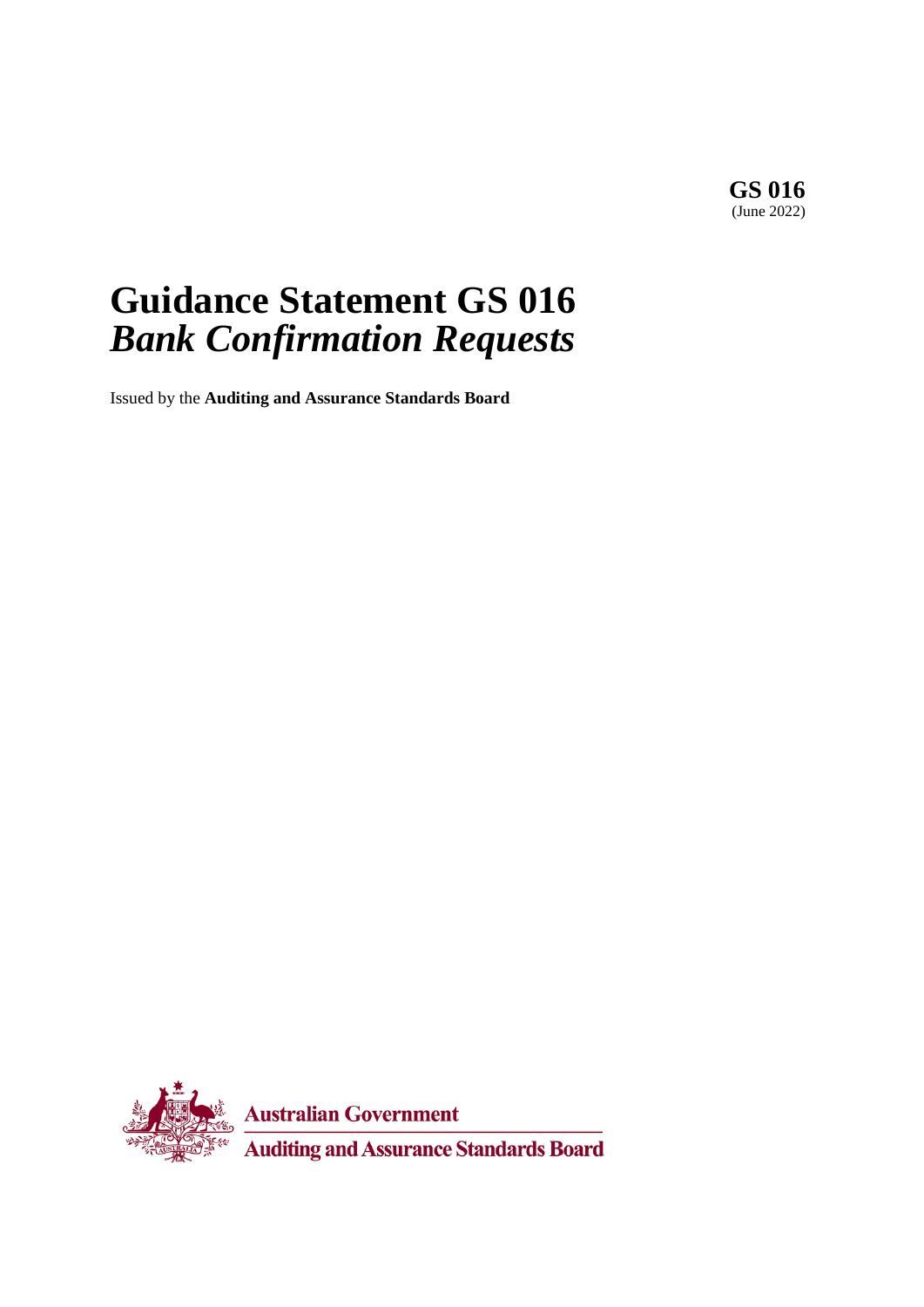# **Obtaining a Copy of this Guidance Statement**

This Guidance Statement is available on the Auditing and Assurance Standards Board (AUASB) website: www.auasb.gov.au

### **Contact Details**

Auditing and Assurance Standards Board Level 20, 500 Collins Street Melbourne Victoria 3000 AUSTRALIA

Phone: (03) 8080 7400 E-mail: enquiries@auasb.gov.au

**Postal Address:** PO Box 204, Collins Street West Melbourne Victoria 8007 AUSTRALIA

# **COPYRIGHT**

© 2022 Auditing and Assurance Standards Board (AUASB). The text, graphics and layout of this Guidance Statement are protected by Australian copyright law and the comparable law of other countries. Reproduction within Australia in unaltered form (retaining this notice) is permitted for personal and non-commercial use subject to the inclusion of an acknowledgment of the source as being the AUASB.

Requests and enquiries concerning reproduction and rights for commercial purposes should be addressed to the Technical Director, Auditing and Assurance Standards Board, PO Box 204, Collins Street West, Melbourne, Victoria 8007 or sent to [enquiries@auasb.gov.au.](mailto:enquiries@auasb.gov.au) Otherwise, no part of this Guidance Statement may be reproduced, stored or transmitted in any form or by any means without the prior written permission of the AUASB except as permitted by law.

ISSN 1833-7600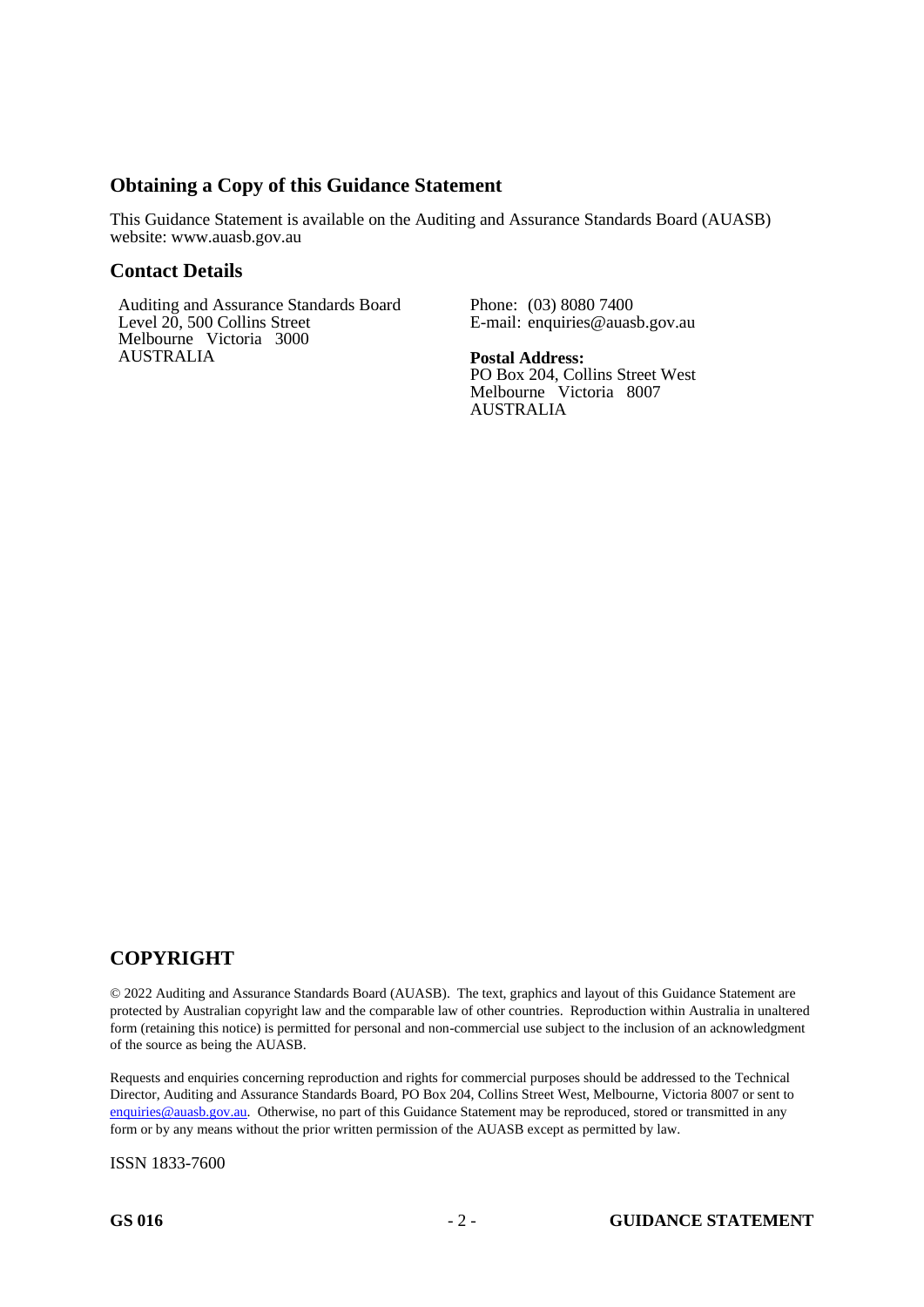### *Important Note*

Guidance Statements are developed and issued by the AUASB to provide guidance to auditors and assurance practitioners on the application of AUASB Standards and, where relevant, legislation regulation or other authoritative publications, to assist auditors and assurance practitioners to comply with AUASB Standards. Guidance Statements are intended to assist auditors and assurance practitioners in applying an existing standard or standards of general application to particular circumstances or specialised industries/sectors.

Guidance Statements are designed to provide assistance to auditors and assurance practitioners to achieve the objective(s) of the audit or other assurance engagement. Accordingly, Guidance Statements refer to, and are written in the context of specific AUASB Standard(s); and, where relevant, legislation, regulation or other authoritative publication. Guidance Statements are not aimed at providing guidance covering all aspects of the audit or other assurance engagement.

Guidance Statements, whilst formally approved and issued by the AUASB, do not establish new principles or amend existing standards. Guidance Statements therefore do not include any additional requirements or extend or vary the existing requirements of any AUASB Standards and are not legally enforceable.

Guidance Statement GS 016 *Bank Confirmation Requests* provides supplementary application and other explanatory material in relation to selected issues identified as presenting challenges in applying AUASB Standards in the public sector. It is not, and is not intended to be, a substitute for compliance with relevant AUASB Standard(s) and auditors and assurance practitioners are required to comply with the relevant AUASB Standard(s) when conducting an audit or other assurance engagement.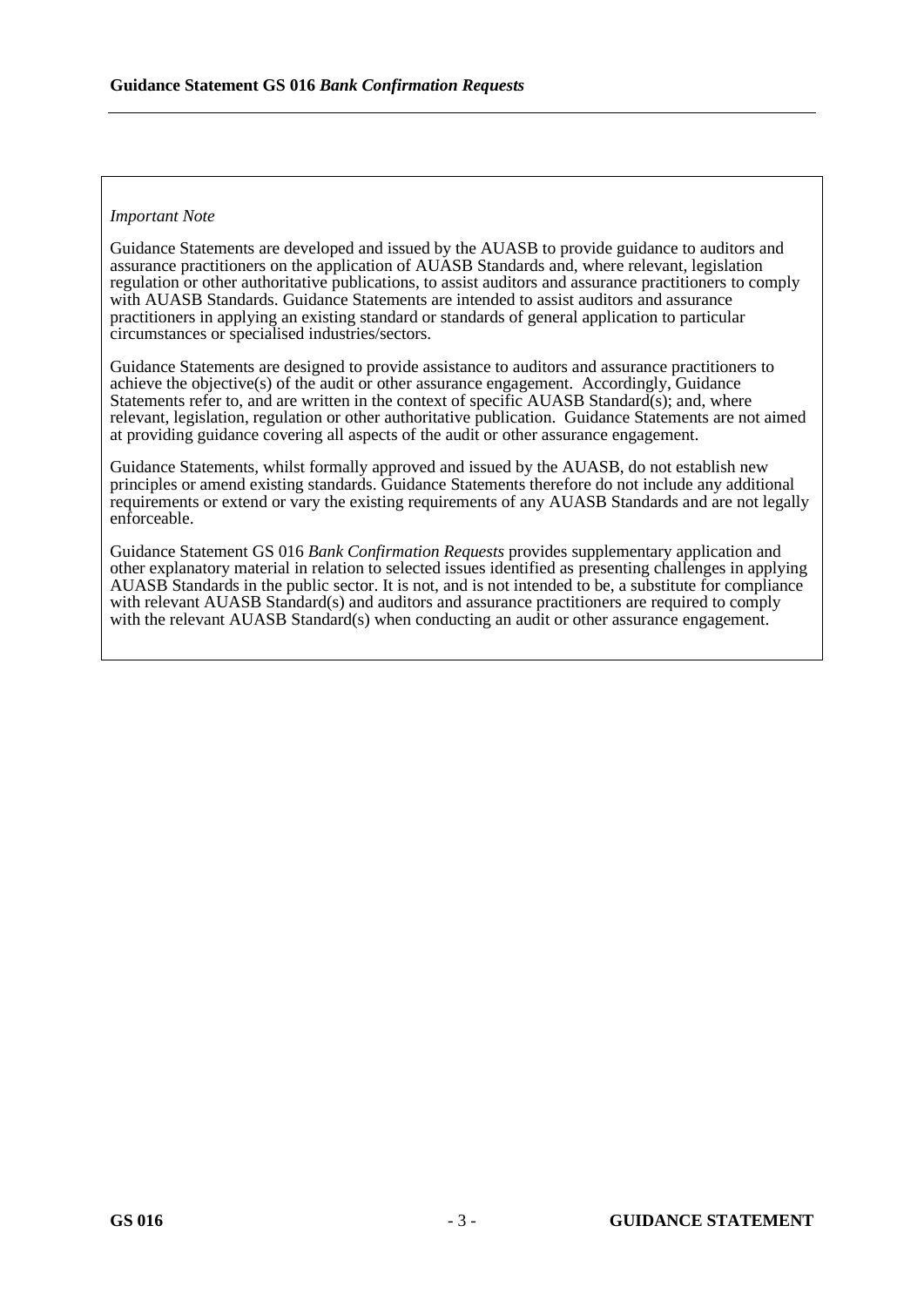# **CONTENTS**

# AUTHORITY STATEMENT

# CONFORMITY WITH INTERNATIONAL PRONOUNCEMENTS

|                                                                                              | Paragraphs |
|----------------------------------------------------------------------------------------------|------------|
|                                                                                              |            |
|                                                                                              |            |
|                                                                                              |            |
|                                                                                              |            |
|                                                                                              |            |
| <b>The Confirmation Process in AUASB Standards</b>                                           |            |
|                                                                                              |            |
|                                                                                              |            |
|                                                                                              |            |
|                                                                                              |            |
|                                                                                              |            |
|                                                                                              |            |
|                                                                                              |            |
|                                                                                              |            |
|                                                                                              |            |
|                                                                                              |            |
| <b>Appendix 1 Bank Confirmation – Audit Request (General)</b>                                |            |
| Appendix 2 Bank Confirmation - Audit Request (Treasury and Other<br><b>Operations</b> )      |            |
| Appendix 3 Example Letter - Customer Request and Authority to Disclose<br><b>Information</b> |            |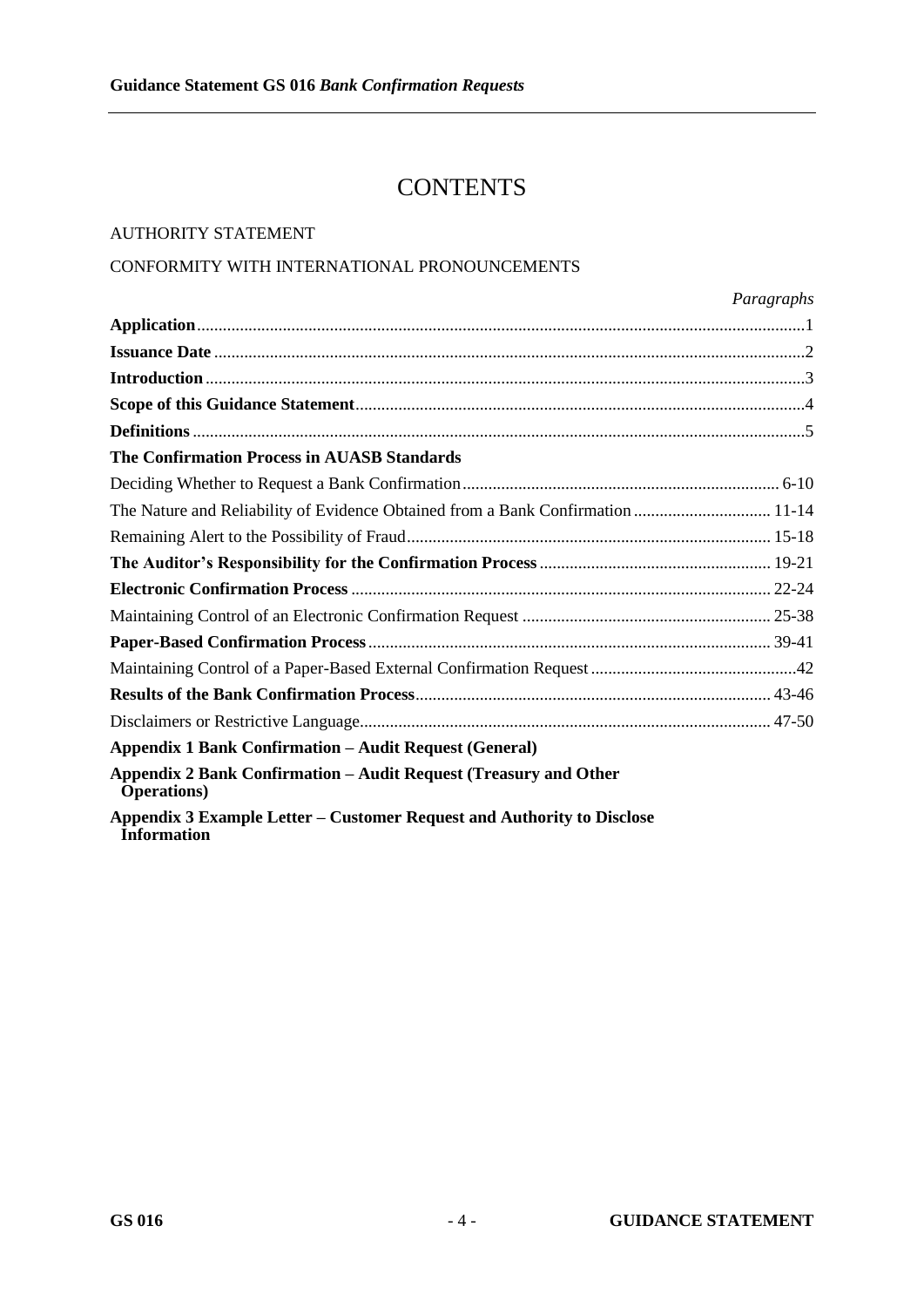# **AUTHORITY STATEMENT**

The Auditing and Assurance Standards Board (AUASB) formulates Guidance Statement GS 016 *Bank Confirmation Requests* pursuant to section 227B of the *Australian Securities and Investments Commission Act 2001*, for the purposes of providing guidance on auditing and assurance matters.

This Guidance Statement provides guidance to assist the auditor to achieve the objective(s) of the audit or other assurance engagement. It includes explanatory material on specific matters for the purposes of understanding and complying with AUASB Standards. The auditor exercises professional judgement when using this Guidance Statement.

This Guidance Statement does not prescribe or create new requirements.

Dated: 7 June 2022 W R Edge

Chair – AUASB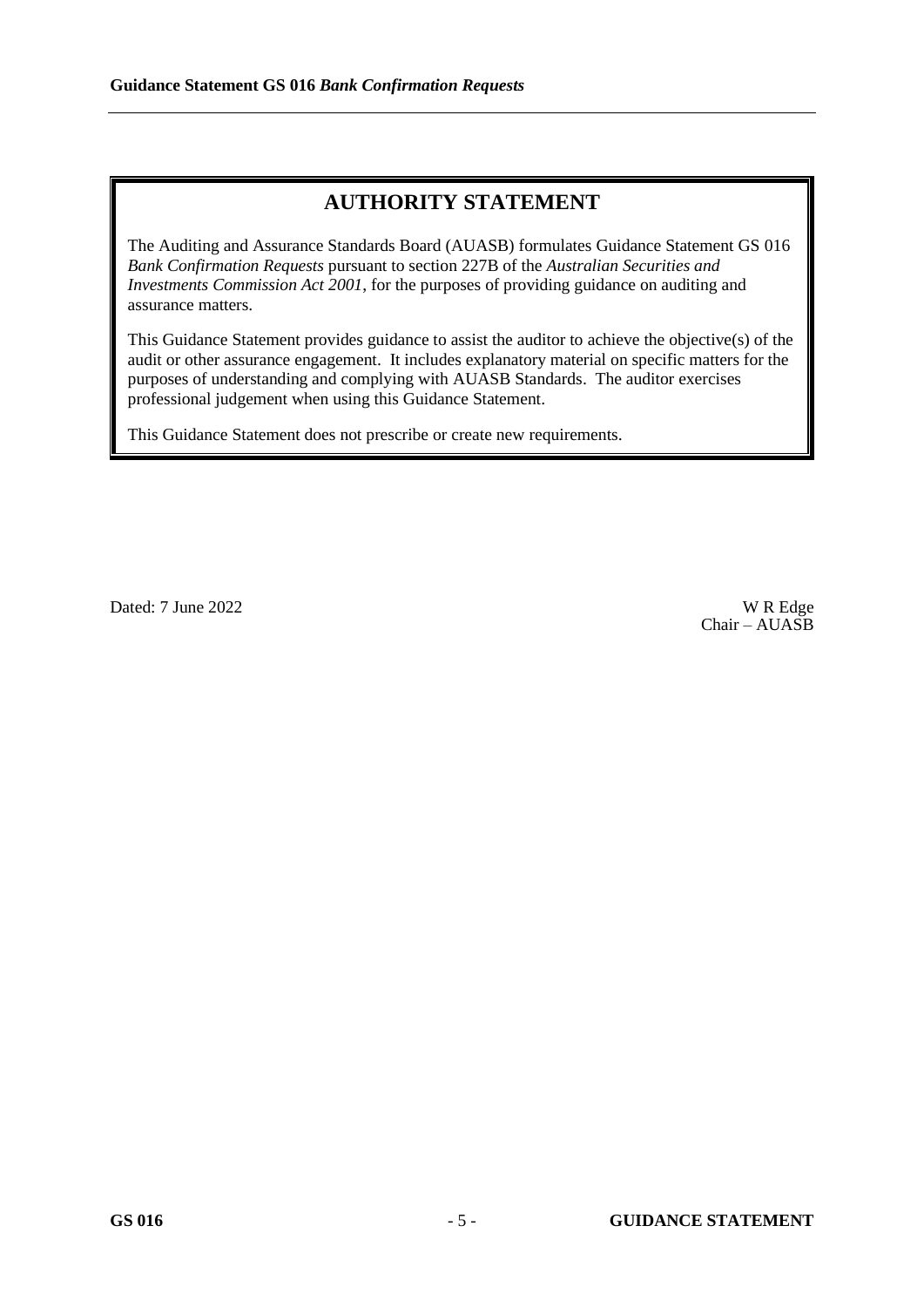# **CONFORMITY WITH INTERNATIONAL PRONOUNCEMENTS**

This Guidance Statement has been formulated for Australian public interest purposes and accordingly there is no equivalent Internal Auditing Practice Note (IAPN) issued by the International Auditing and Assurance Standards Board (IAASB), an independent standard-setting board of the International Federation of Accountants (IFAC).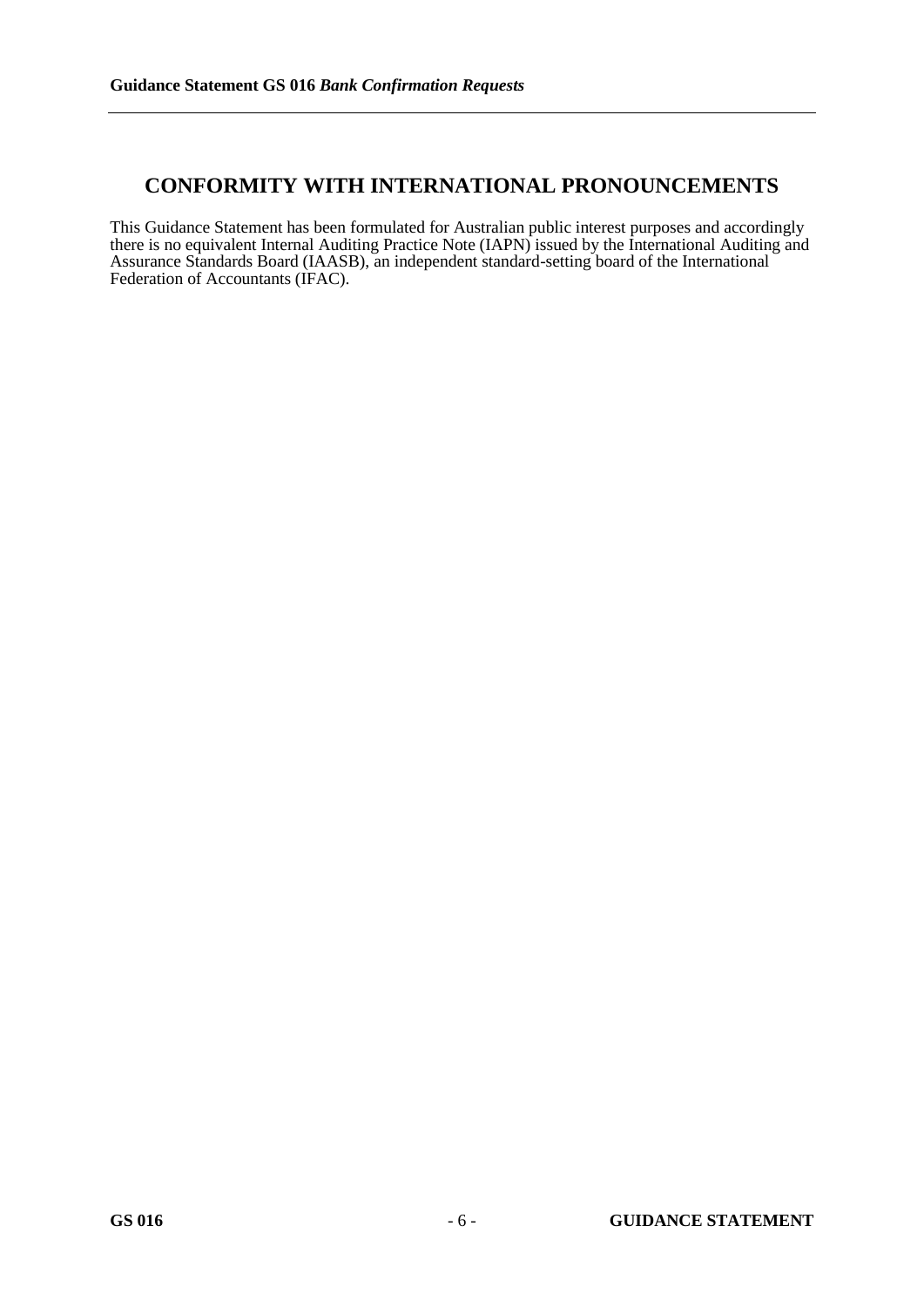# **GUIDANCE STATEMENT GS 016**

# *Bank Confirmation Requests*

# **Application**

1. This Guidance Statement has been formulated by the Auditing and Assurance Standards Board (AUASB) to provide guidance to auditors on meeting the requirements of relevant AUASB Standards when external confirmation procedures are performed regarding an entity's banking activities, including treasury operations.

# **Issuance Date**

2. This Guidance Statement is issued on 7 June 2022 by the AUASB and replaces GS 016 *Bank Confirmation Requests*, issued in June 2010.

# **Introduction**

3. This Guidance Statement, in addition to providing guidance for auditors when performing paper-based external confirmations, addresses the impact of the use of technological resources by the auditor on the external confirmation process, including technological resources from a service provider.

# **Scope of this Guidance Statement**

4. This Guidance Statement provides supplementary guidance for auditors in meeting their responsibilities in ASA 505 *External Confirmations* where the auditor has determined, in accordance with ASA 330 *The Auditor's Responses to Assessed Risks,* that external bank confirmation procedures are to be performed as part of the audit.

# **Definitions**

5. For definitions, refer to the AUASB Glossary.

# **The Confirmation Process in AUASB Standards**

### **Deciding Whether to Request a Bank Confirmation**

- 6. ASA 330 requires the auditor to design and implement overall responses to address the risks of material misstatement identified and assessed by the auditor in accordance with ASA 315 *Identifying and Assessing the Risks of Material Misstatement* in an audit of a financial report. In particular, ASA 330 requires the auditor to consider whether external confirmation procedures are to be performed.<sup>1</sup>
- 7. The auditor may determine that bank confirmation procedures are to be performed when the entity's banking activities, including treasury operations, are:
	- (a) significant;
	- (b) complex;
	- (c) unusual;
	- (d) have a heightened risk of fraud; or

See ASA 330, paragraphs 19 and A50-A53.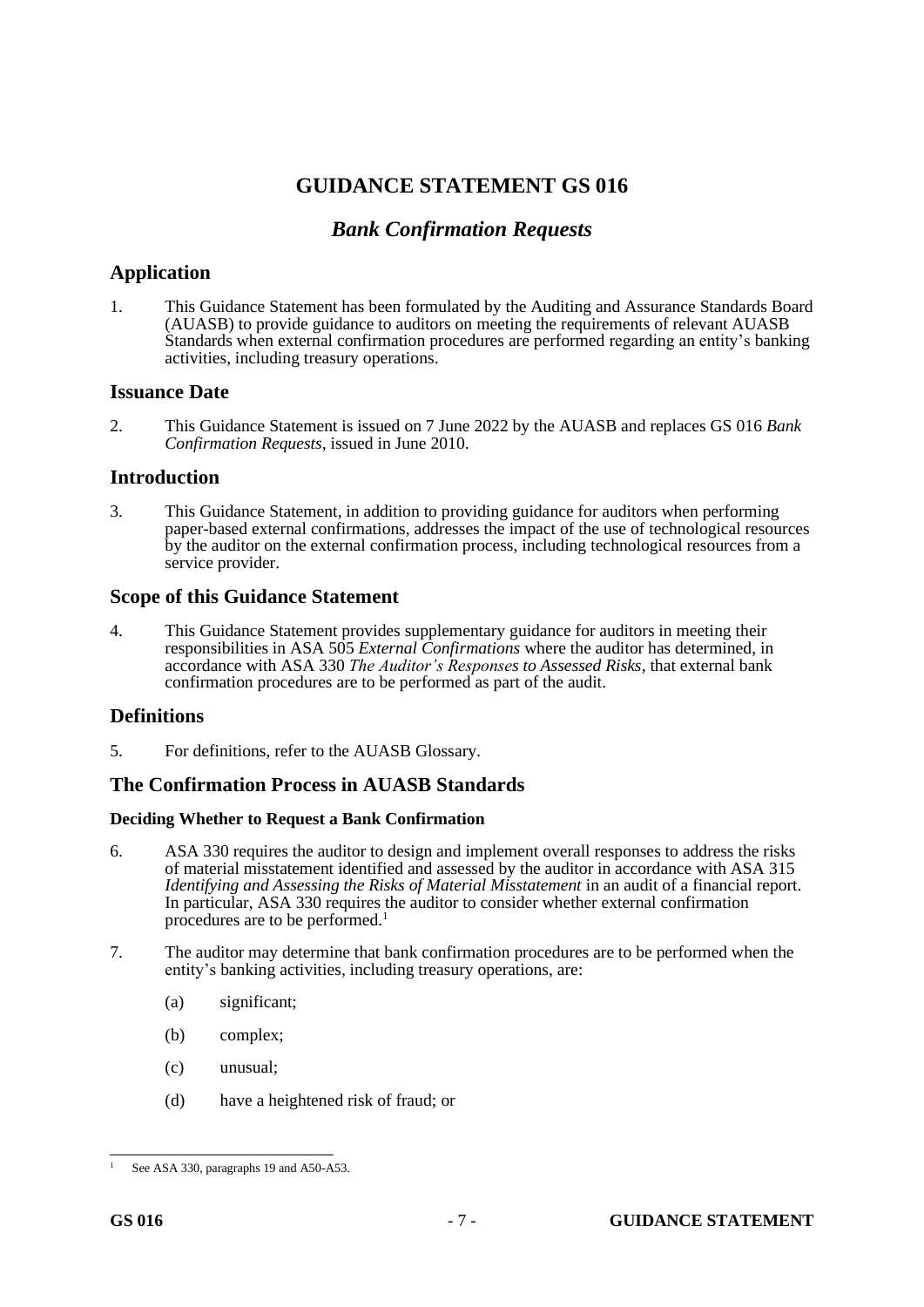- (e) there are deficiencies in the entity's control environment that may impact the assertions and disclosures regarding the entity's banking activities.
- 8. In other instances, when:
	- (a) an entity's banking activities are simple and straightforward;
	- (b) the auditor has considered the entity's control environment and assessed the risk of material misstatement of bank-related account balances and disclosures as low; and
	- (c) there are other means to obtain sufficient appropriate audit evidence in respect of banking activities;

the auditor may decide not to request a bank confirmation.

- 9. The information to be confirmed may relate to:
	- (a) normal banking activities, such as:
		- (i) account balances at the period end for current accounts, interest bearing deposit accounts, foreign currency accounts, money market deposits, overdraft accounts, bank loans and term loans;
		- (ii) interest rates and terms of other liabilities to the bank, such as bills of exchange, forward exchange contracts, letters of credit, guarantees and indemnities undertaken by the bank;
		- (iii) items held as security for the entity's liabilities to the bank;
		- (iv) accounts opened or closed by the entity during the period; and
		- (v) unused limits and facilities; and/or
	- (b) treasury operations, such as:
		- (i) forward rate agreements;
		- (ii) foreign currency contracts;
		- (iii) interest rate swaps;
		- (iv) options;
		- (v) treasury futures contracts; and
		- (vi) other contractual arrangements.
- 10. Although external confirmations may provide relevant audit evidence relating to certain assertions, there are assertions for which external confirmations provide less relevant audit evidence. For example, external confirmation procedures may provide audit evidence for the existence assertion but not the accuracy, valuation and allocation or completeness assertions. In such circumstances, it may be necessary to consider performing alternative or additional audit procedures to address these assertions.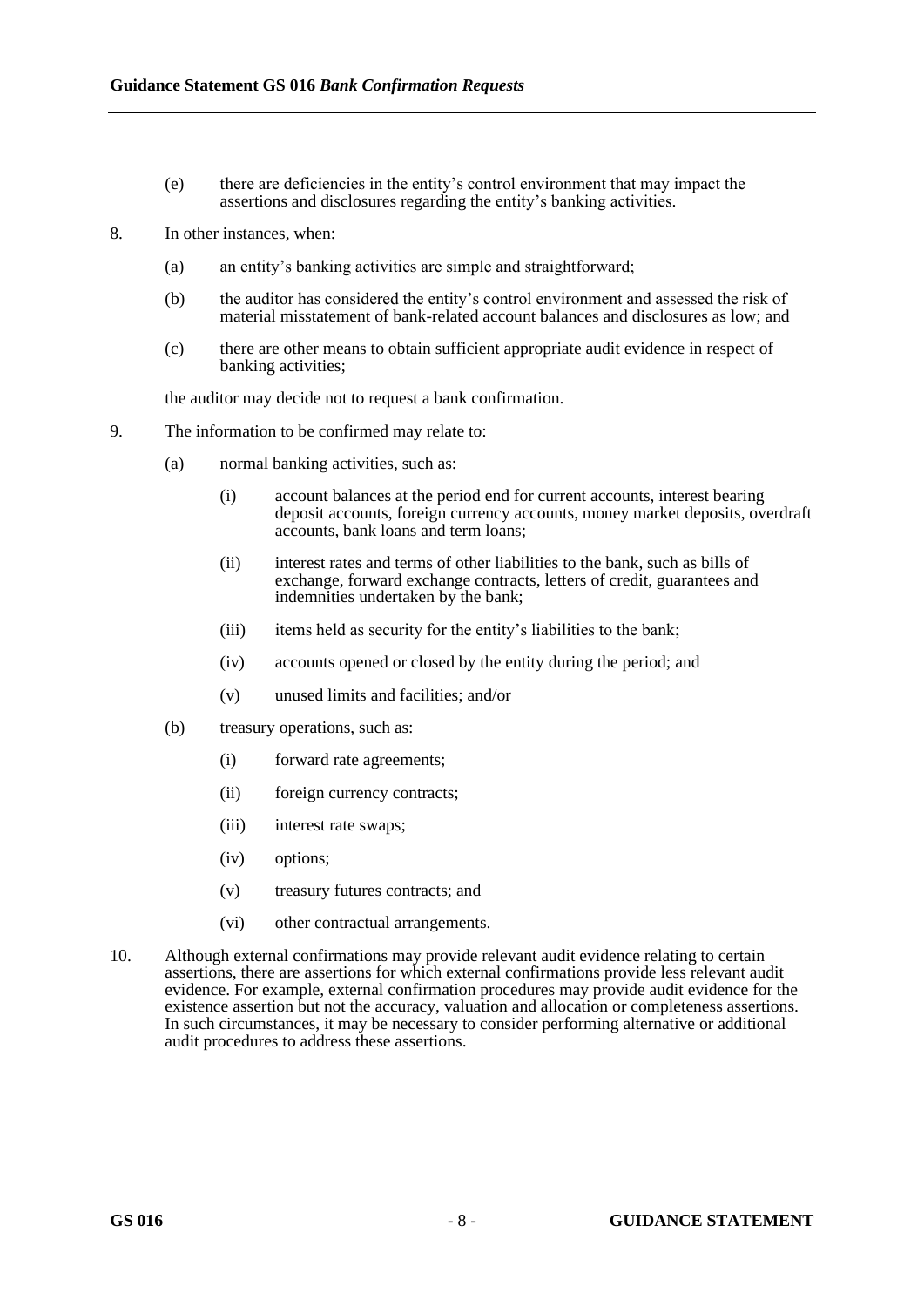### **The Nature and Reliability of Evidence Obtained from a Bank Confirmation**

- 11. ASA 500 *Audit Evidence* requires the auditor to design and perform audit procedures that are appropriate in the circumstances for the purpose of obtaining sufficient appropriate audit evidence, and consider the relevance and reliability of information to be used as audit evidence in an audit of a financial report.<sup>2,3</sup>
- 12. The reliability of audit evidence is influenced by its source and by its nature and is dependent on the individual circumstances under which it is obtained. 4 The reliability of the evidence obtained from information contained in a response to a bank confirmation request, is influenced by the circumstances in which the request is made and the response received.
- 13. Whilst exceptions may exist, the reliability of audit evidence is generally increased when it is obtained from independent sources outside the entity, and obtained directly by the auditor. 5 However, even when audit evidence, such as a bank confirmation, is obtained from sources external to the entity, circumstances may exist that could affect the reliability of the information obtained. For example, all confirmation responses carry some risk of interception, alteration or fraud. Such risk exists regardless of whether a response is obtained in paper form, or through electronic or other medium.
- 14. ASA 200 requires the auditor to plan and perform an audit with professional scepticism recognising that circumstances may exist that cause the financial report to be materially misstated.<sup>6</sup> Unless the auditor has reason to believe the contrary, the auditor may accept records and documents as genuine. 7 If there is any indication that a confirmation response may not be reliable, ASA 505 emphasises the need for the auditor to consider the response's reliability and to perform audit procedures to dispel any concern (for example, the auditor may choose to verify the source and contents of the response in a telephone call to the purported sender).<sup>8</sup>

### **Remaining Alert to the Possibility of Fraud**

- 15. While the primary responsibility for the prevention and detection of fraud rests with both those charged with governance of the entity and management,<sup>9</sup> the auditor, in exercising professional scepticism, remains alert to the possibility of fraud in the bank confirmation process.
- 16. When determining whether to use bank confirmation requests, the auditor may consider the entity's circumstances and its environment, the circumstances surrounding the confirmation process, and the information obtained from the confirmation process that may indicate a risk of material misstatement.
- 17. Being alert to the possibility of fraud may be particularly important when an external confirmation is the primary audit evidence for a material financial report item, particularly if the item itself is susceptible to fraud. This risk may arise, for example, when requesting confirmation of the existence of liquid funds and investments held by the entity in an offshore bank. In such circumstances, it may be necessary to consider performing alternative or additional audit procedures.
- 18. Professional scepticism is necessary to the critical assessment of audit evidence. For example, when dealing with unusual or unexpected responses to confirmation requests, such as a

See ASA 500, paragraph 6.

<sup>&</sup>lt;sup>3</sup> See ASA 500, paragraphs 7 and A30-A44.

<sup>&</sup>lt;sup>4</sup> See ASA 500, paragraph A9. See ASA 500, paragraph A5.<br>See ASA 500, paragraph A35 and ASA 505, paragraph 2.

<sup>&</sup>lt;sup>6</sup> See ASA 200 paragraph 15.

 $7$  See ASA 200, paragraph A24.

<sup>&</sup>lt;sup>8</sup> See ASA 505, paragraph 10.

<sup>9</sup> See ASA 240 *The Auditor's Responsibilities Relating to Fraud in an Audit of a Financial Report*, paragraph 4.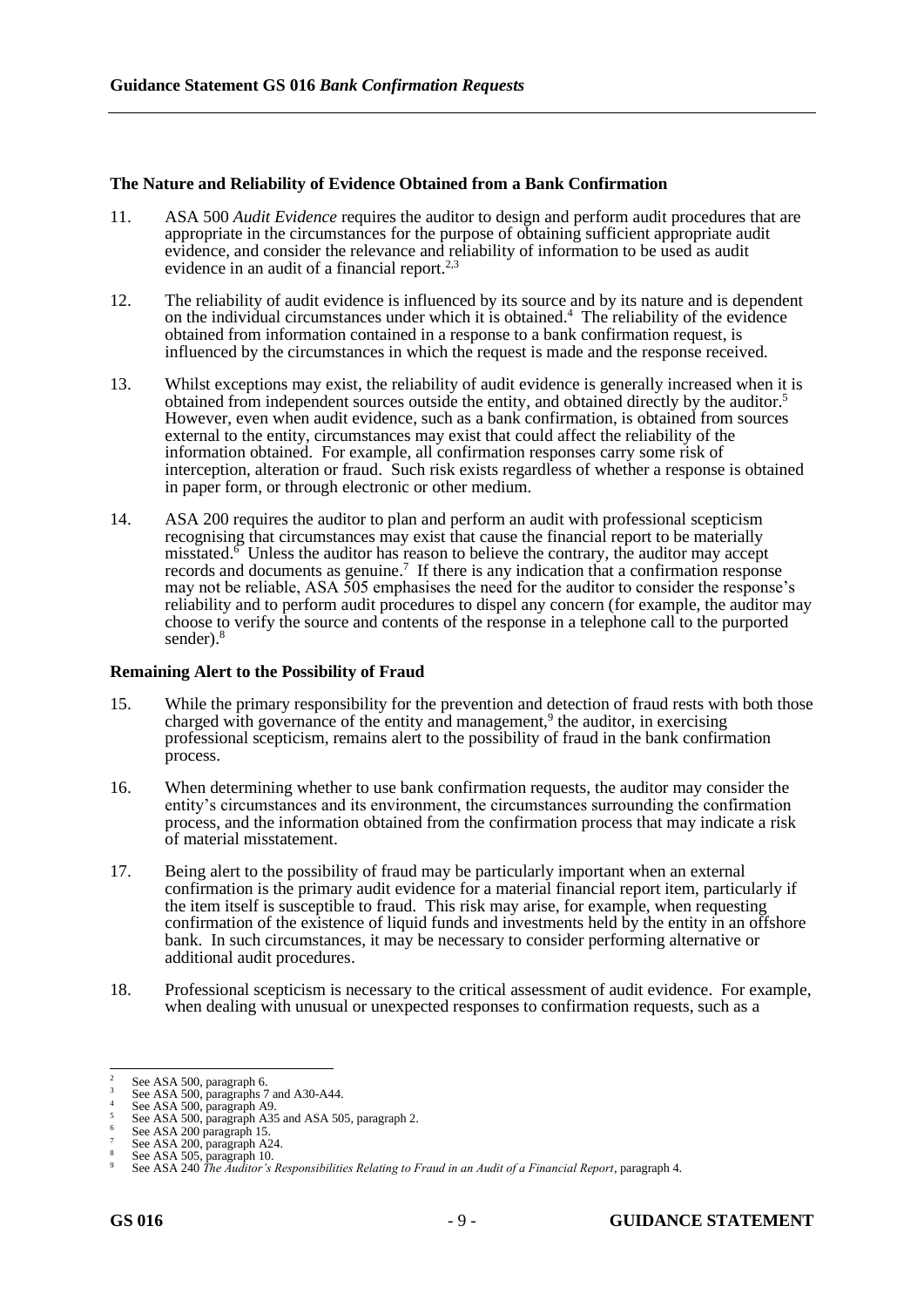significant change in the number or timeliness of responses to bank confirmation requests relative to prior audits, or a non-response when a response would be expected.

### **The Auditor's Responsibility for the Confirmation Process**

- 19. Whilst there are a range of ways in which a confirmation may be performed, regardless of the method, the auditor remains responsible for meeting the requirements of the ASAs. In particular, the auditor is responsible for maintaining control of the confirmation process.<sup>10</sup>
- 20. Maintaining control over the confirmation process mitigates (but does not eliminate) the risk of interception, alteration or fraud. Where the auditor has maintained control of the confirmation process the reliability of the results of the confirmation are increased.
- 21. The auditor's approach to supporting that they have maintained control over the confirmation process depends on whether they have used an electronic or paper-based confirmation process. This guidance statement provides guidance on the auditor's responsibilities where the auditor has used:
	- (a) An electronic confirmation process (paragraphs [22](#page-9-0)[-38\)](#page-11-0); or
	- (b) A paper-based confirmation process (paragraphs [39](#page-11-1)[-42\)](#page-12-0).

## **Electronic Confirmation Process**

- <span id="page-9-0"></span>22. To make the external confirmation process more efficient and effective, auditors and banks have been increasingly relying on new technologies to facilitate the bank confirmation process. ASA 505 does not preclude the use of an electronic confirmation process or the acceptance of electronic confirmations as audit evidence.
- <span id="page-9-1"></span>23. Electronic confirmations in the context of this Guidance Statement, refers to the auditor using a technological resource which automates the entire, or part of, the confirmation process. Examples of these technologies include, service providers who establish a secure platform through which the confirming party and auditor communicate directly, or other technological resource which directly interfaces with the confirming party's systems such as an Application Programming Interface (API).
- <span id="page-9-2"></span>24. Email and facsimile are largely paper-based confirmation processes using technology, they have been excluded from electronic confirmations in the context of this Guidance Statement and are captured under paper-based confirmations.

### **Maintaining Control of an Electronic Confirmation Request**

- 25. When an electronic confirmation process is used, the auditor may be relying on the processes and controls of an external party or the firm to maintain control over the external confirmation process.
- 26. The procedures the auditor performs to maintain control over the confirmation process may be dependent on whether the electronic confirmation resource is a technological resource that has been approved for use by the firm. Where the technological resource is not approved for use by the firm, additional procedures may need to be performed to evidence that the auditor has maintained control over the confirmation process.

### *Electronic Confirmation Resources Approved by the Firm*

27. An electronic confirmation resource whether developed or obtained by the firm, or from a service provider, is a technological resource that is used directly by the engagement team in

<sup>10</sup> See ASA 505, paragraph 7.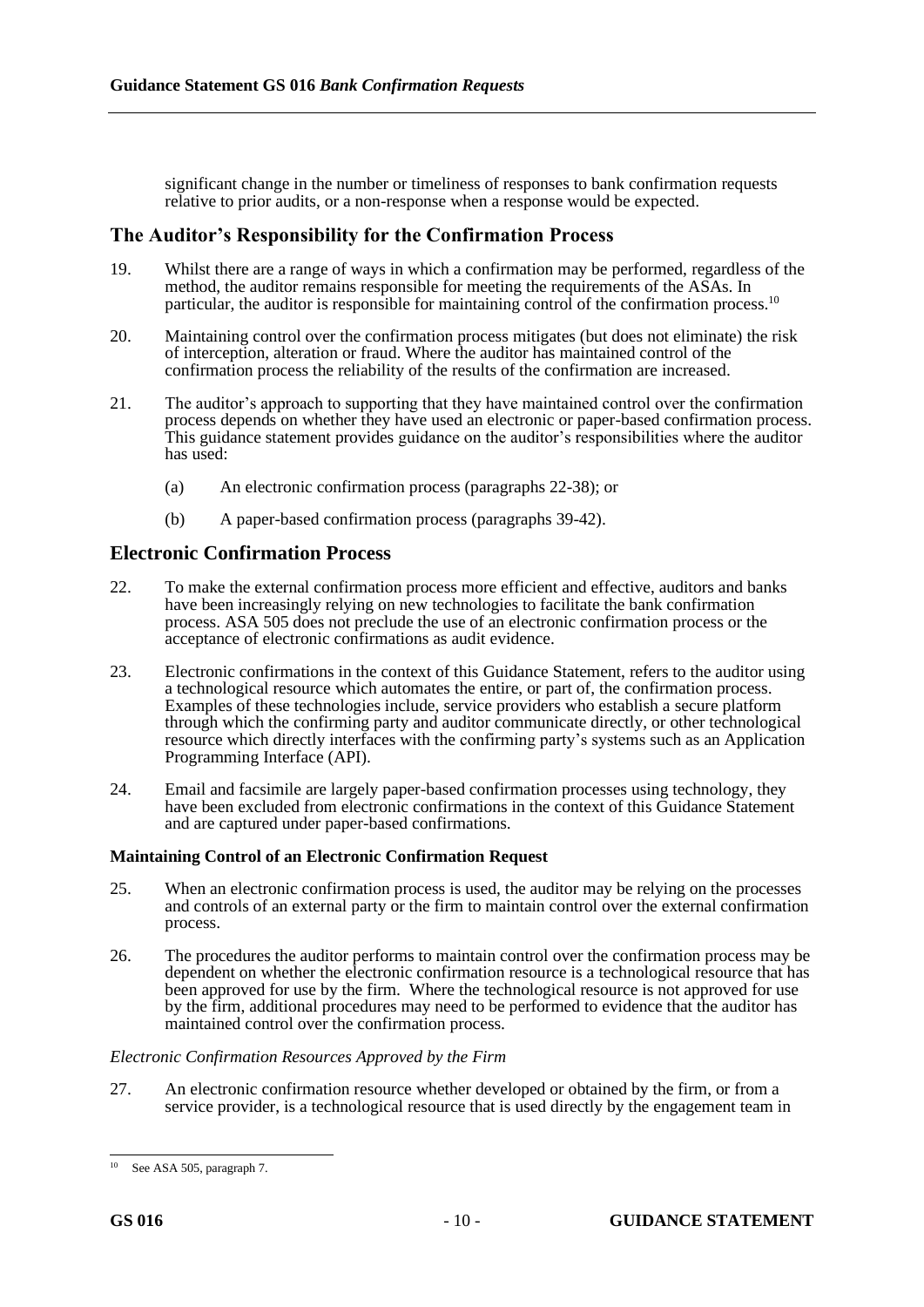the performance of the engagement. Where the auditor is using an electronic confirmation resource approved for use by the firm, the firm, in accordance with the quality objective of ASQM  $1<sup>11</sup>$ , has been through a quality management process so that the technological resource is appropriate for the use in the performance of engagements.

- <span id="page-10-0"></span>28. When making a technological resource available to engagement teams<sup>12</sup>, a firm may consider a number of matters including:
	- (a) The technological resource operates as designed and achieves the purpose for which it is intended;
	- (b) Confidentiality of the data is preserved;
	- (c) The need to develop procedures that set out how the technological resource operates.
- 29. Where the technological resource made available to the engagement team for use in the performance of engagements comes from a service provider<sup>13</sup>, there are further considerations that the firm may consider, including:
	- (a) The nature and scope of the use of the technological resource;
	- (b) The extent to which the technological resource is used;
	- (c) How the service provider intends to maintain the technological resources.
- 30. In meeting the quality objective that appropriate technological resources are used in the performance of engagements, the firm may consider obtaining control reports<sup>14</sup> for the technological resource and reviewing areas that address relevant areas to maintaining control of the confirmation process.
- 31. Where a report is expected to be used as audit evidence, the requirements of ASA 402<sup>15</sup> may provide an appropriate framework for the firm's evaluation of the appropriateness of the resource.
- 32. Once a firm considers that the technological resource is appropriate for use in the performance of engagements, the firm may monitor for changes in the environment since the report was issued and consider whether those changes in the environment would impact on the firm's ability to rely on the report.
- 33. Where a report is not able to be provided or is not sufficiently reliable for the intended purpose, as an alternative the firm may perform direct testing of the design and operating effectiveness of the technological resource's relevant controls.
- <span id="page-10-1"></span>34. Once the technological resource is approved by the firm, the firm may establish policies and procedures for the engagement team's use of the technological resource. For example the firm may have a policy limiting use to specifically approved personnel, or have a policy that only resources on a firm approved list can be used.

<sup>&</sup>lt;sup>11</sup> See ASQM 1 *Quality Management for Firms that Perform Audits or Reviews of Financial Reports and Other Financial Information, or Other Assurance or Related Services Engagements*, paragraph 32 (f) and 32 (h).

<sup>&</sup>lt;sup>12</sup> See ASQM 1, paragraphs A100.

<sup>&</sup>lt;sup>13</sup> See ASQM 1, paragraph A107.

<sup>14</sup> For example, ASAE 3402 *Assurance Reports on Controls at a Service Organisation* reports or Independent Service Auditor's Reports on Service Organisation Controls (SOC reports). <sup>15</sup> See ASA 402 *Auditing Considerations Relating to an Entity Using a Service Organisation.*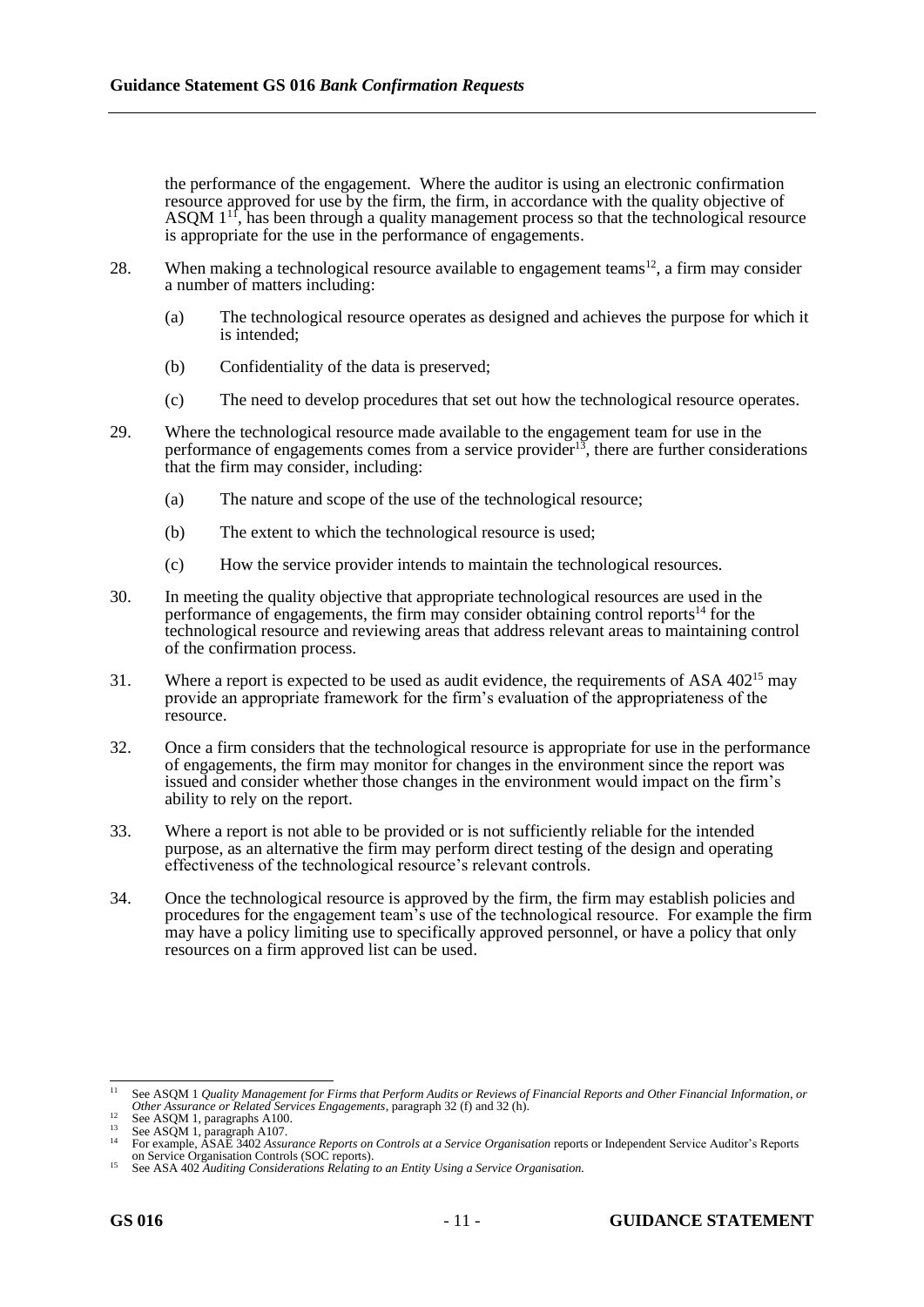*The Engagement Partner's Responsibility where the Technological Resource is Approved by the Firm*

- 35. ASA 220 *Quality Management for an Audit of a Financial Report and Other Historical Financial Information* addresses the engagement partner's responsibility to use the resources provided by the firm, including technological resources.<sup>16</sup>
- 36. When using technological resources approved by the firm, the engagement partner is ordinarily able to rely on the firm's policies and procedures to approve that resource for use. To be able to rely on the firm's approval of the resource, the engagement team follows the firm's policies and procedures around the use of the technological resource, including whether specialist expertise is required and remains alert for any information throughout the engagement that may indicate that the firm's policies and procedures related to the resource are not operating effectively.

### *The Engagement Partner's Responsibility where the Technological Resource is Not Approved by the Firm*

- 37. Not all technological resources used by the engagement team in the performance of an engagement will be a resource approved by the firm. Where a technological resource is used in the confirmation process and  $\hat{t}$  is not approved by the firm, the engagement partner is responsible for performing procedures to obtain sufficient appropriate evidence that the technological resource is appropriate for use in the circumstances.
- <span id="page-11-0"></span>38. The engagement team may perform procedures based on paragraph[s 28](#page-10-0)[-34.](#page-10-1)

### **Paper-Based Confirmation Process**

- <span id="page-11-1"></span>39. As outlined in paragraphs [23](#page-9-1) and [24,](#page-9-2) in the context of this Guidance Statement, paper-based confirmations refers to confirmation procedures which do not use a technological resource to automate the entire, or part of, the confirmation process.
- 40. In consultation with the Australian Bankers' Association (ABA), the AUASB previously developed three standard paper-based bank confirmation request forms. The forms are:
	- (a) Appendix 1 Bank Confirmation—Audit Request (General) the information to be confirmed or requested relates to normal banking activities and is substantially the same for a range of entities;
	- (b) Appendix 2 Bank Confirmation—Audit Request (Treasury and Other Operations) the information to be confirmed or requested relates to the entity's treasury operations and use of treasury management instruments; and
	- (c) Appendix 3 Example letter Customer Request and Authority to Disclose Information.

These forms are also available as separate documents on the AUASB website<sup>17</sup>, to facilitate their use in the confirmation process, if required.

41. While the standard bank confirmation request forms will generally provide the information required by the auditor in a range of audit engagements, there may be instances where the standard forms are not appropriate. For example, the auditor may require confirmation of matters not covered by the standard bank confirmation request forms and may write a separate letter requesting confirmation of specific matters.

See ASA 220, paragraphs 25–28.

See www.auasb.gov.au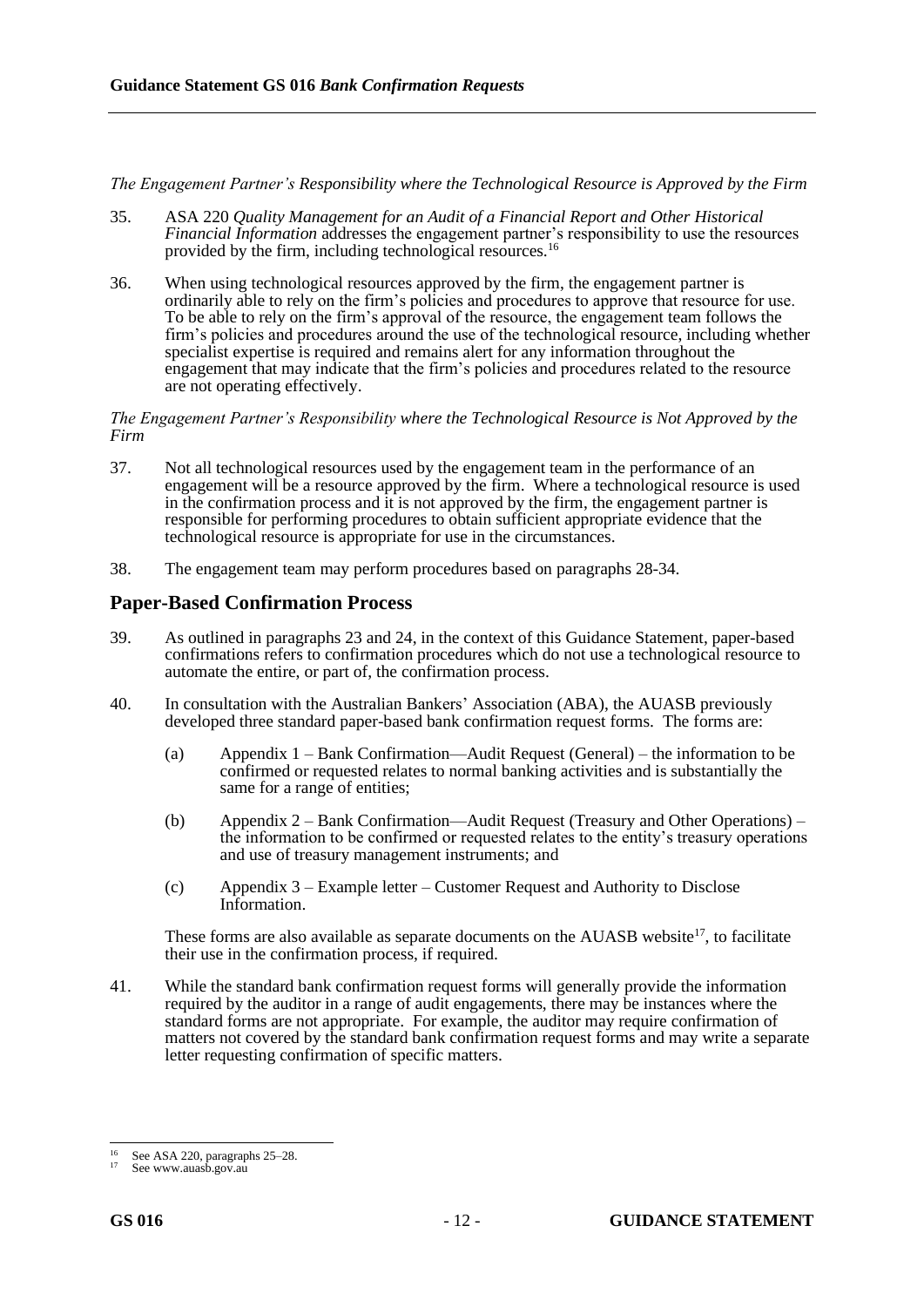### **Maintaining Control of a Paper-Based External Confirmation Request**

- <span id="page-12-0"></span>42. When using paper-based bank confirmations, the auditor maintains control over the process through:<sup>18</sup>
	- (a) determining the bank information to be requested;
	- (b) selecting the appropriate confirming party(parties);
	- (c) designing the bank confirmation request, ensuring that it:
		- (i) is properly addressed;
		- (ii) is clear, accurate and sufficiently detailed; and
		- (iii) contains an accurate return address, for responses to be sent directly to the auditor.
	- (d) considering the timing of the lodgement of the request and the date by which a response is required; and
	- (e) taking follow-up action when a response is overdue.

### **Results of the Bank Confirmation Process**

- 43. The auditor evaluates the bank's response to a bank confirmation request, whether electronic or paper-based, and determines whether the response provides relevant and reliable audit evidence, or whether further audit evidence is required.<sup>19</sup>
- 44. The auditor may need to carry out additional audit procedures. For example, it is generally unwarranted for the auditor to place sole reliance on the information obtained through a bank confirmation request to satisfy the completeness assertion. This may be due to various factors such as:
	- (a) other audit procedures indicate doubt as to the completeness of the information provided by the bank;
	- (b) a question on the bank confirmation request remains unanswered by the bank;
	- (c) the auditor considers there is a risk that material accounts, agreements or transactions exist, that have not been disclosed in the bank confirmation;
	- (d) the bank's disclaimer regarding the information provided; or
	- (e) limitations arising from the bank's ability to gather all information in respect of an entity's banking activities.
- 45. The auditor may consider performing additional audit procedures to obtain audit evidence over the completeness of information about the entity's banking activities, including treasury operations. The appropriateness of performing such procedures is dependent on the entity's circumstances and the assessed level of risk, and may include:
	- (a) requesting separate confirmation of the completeness of the information directly from the entity's relationship manager at the bank;

See ASA 505, paragraph 7.

See ASA 505, paragraphs 10-11 and 16.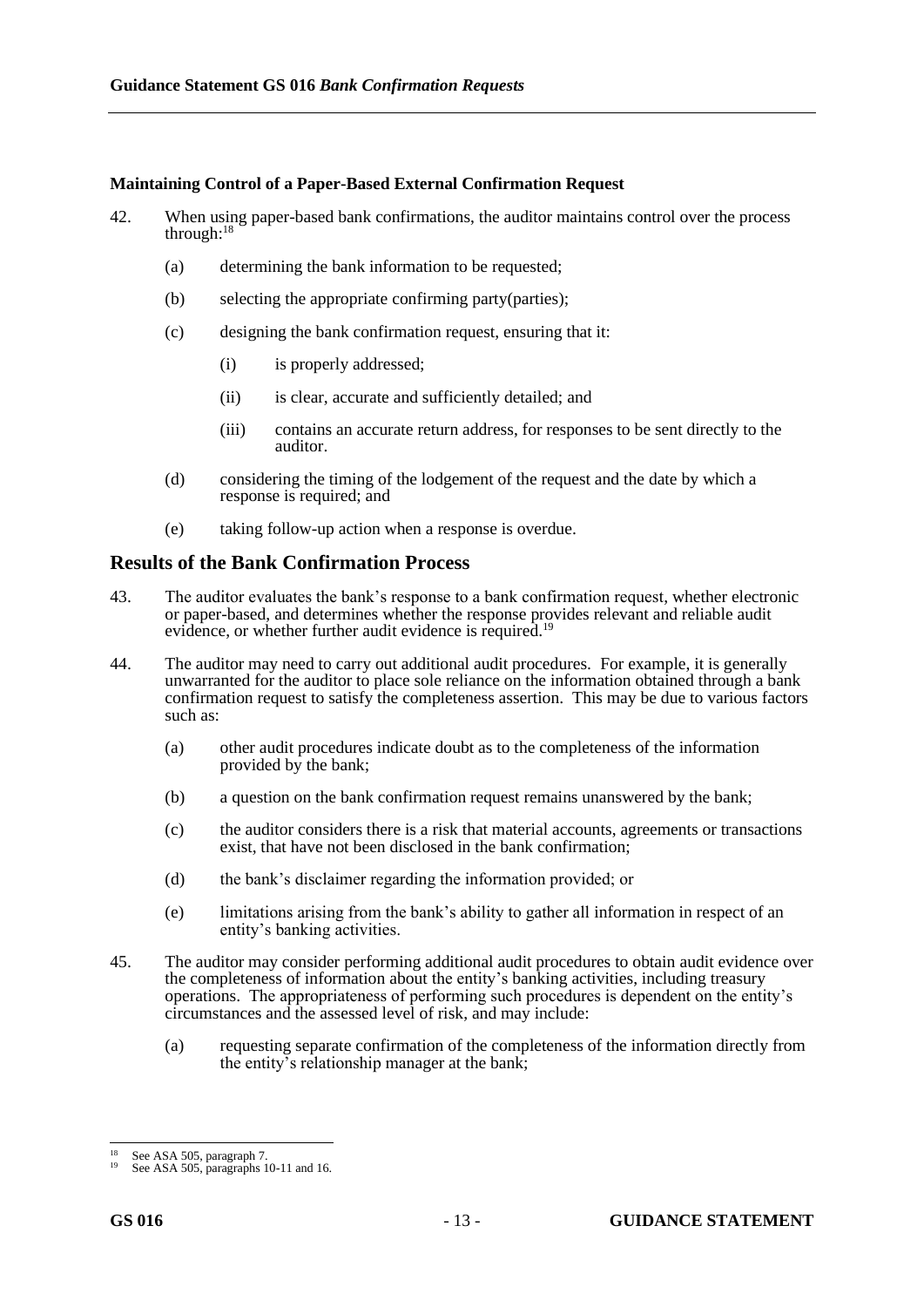- (b) contacting the bank separately about specific issues of concern;
- (c) performing additional journal entry test work around cash and disbursements and reviewing cash transactions for unusual flows of funds;
- (d) asking the entity to include a paragraph in the management representation letter confirming that the bank information is complete;
- (e) reviewing minutes of meetings where new bank accounts or arrangements may have been agreed; or
- (f) enquiring of the entity's treasury department, or other appropriate personnel in the entity, whether they are aware of any additional banking arrangements.
- 46. On its own, an oral response to a bank confirmation request does not meet the definition of an external confirmation because it is not a direct written response to the auditor in paper form or by electronic or other medium<sup>20</sup>. However, upon obtaining an oral response to a bank confirmation request, the auditor may, depending on the circumstances, request the bank to respond in writing directly to the auditor in paper form, or by electronic or other medium. If no such response is received, in accordance with ASA 505,<sup>21</sup> the auditor seeks other audit evidence to support the information in the oral response.

### **Disclaimers or Restrictive Language**

- 47. The auditor may receive a confirmation response containing a disclaimer or restrictive language. Such restrictions do not necessarily invalidate the reliability of the response as audit evidence<sup>22</sup>. In general, the auditor may reasonably rely upon information given by the bank provided it corroborates the assertions made by management and is not clearly wrong, suspicious, inconsistent in itself, ambiguous, or in conflict with other evidence gathered during the course of the audit, even where the response includes a standard disclaimer of liability.
- 48. However, certain restrictive language may cast doubt on the completeness or accuracy of the information contained in the response, or the auditor's ability to rely on that information. Examples of such restrictive language include statements such as:
	- (a) Information is obtained from electronic data sources, which may not contain all information in the bank's possession.
	- (b) Information is not guaranteed to be accurate nor current and may be a matter of opinion.
	- (c) The recipient may not rely upon the information in the bank confirmation.
- 49. Whether the auditor may rely on the information confirmed and the degree of such reliance depends on the nature and substance of the restrictive language. Where the practical effect of the restrictive language is difficult to ascertain in the particular circumstances, the auditor may consider it appropriate to seek clarification from the bank or seek legal advice.
- 50. If restrictive language limits the extent to which the auditor can rely on the bank confirmation response as audit evidence, additional or alternative audit procedures may need to be performed<sup>23</sup>. The nature and extent of such procedures depends on factors such as the nature of the item being confirmed, the assertion being tested, the nature and substance of the restrictive language, and relevant information obtained through other audit procedures. If the auditor is unable to obtain sufficient appropriate audit evidence through alternative or

<sup>&</sup>lt;sup>20</sup> See ASA 505, paragraph  $6(a)$ .

<sup>&</sup>lt;sup>21</sup> See ASA 505, paragraph 12.<br><sup>22</sup> See ASA 505, paragraph A16.

 $23$  See ASA 330, paragraphs 25-27.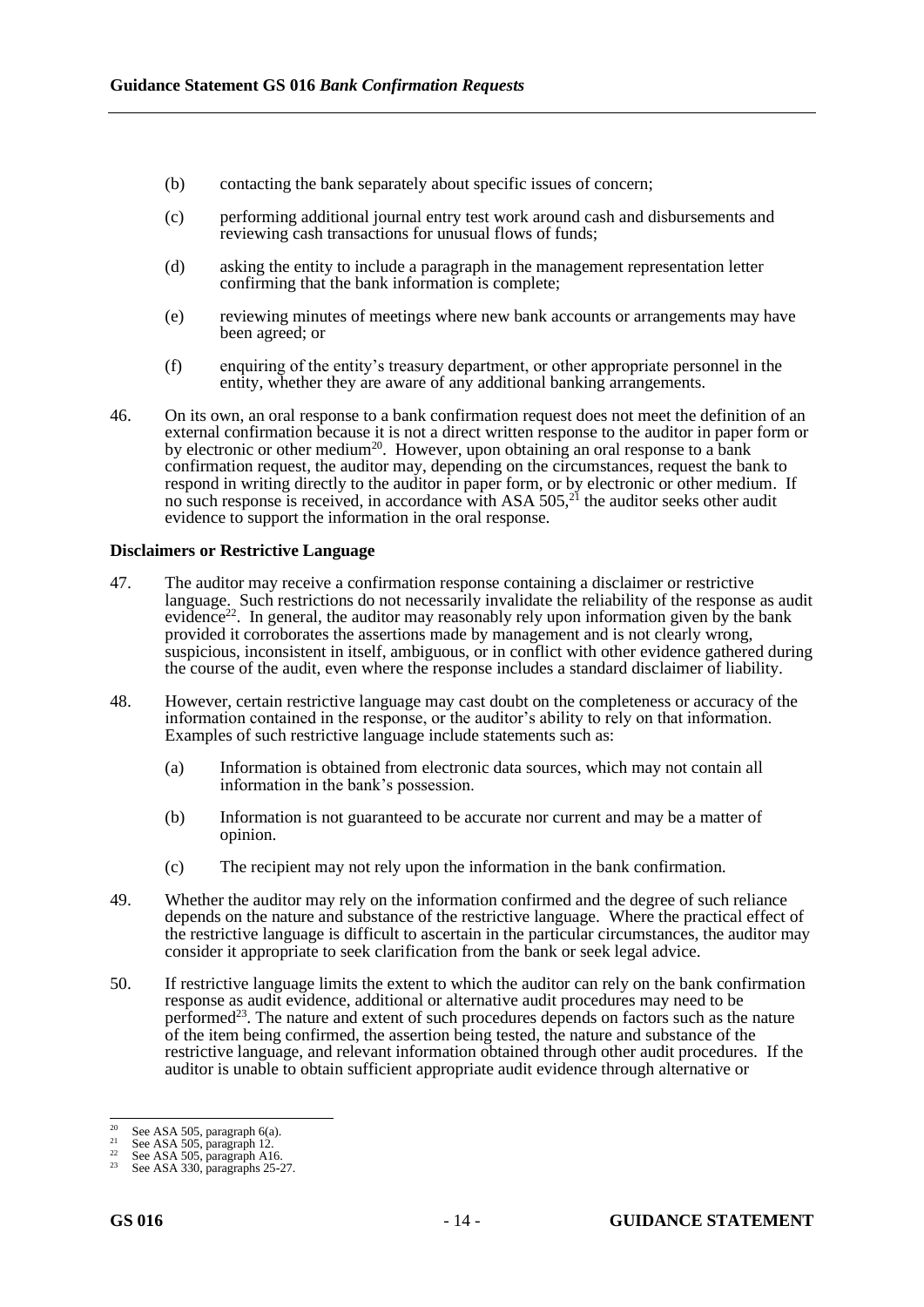additional audit procedures, the auditor is required to consider the implications for the auditor's report in accordance with ASA  $705^{24}$ .

<sup>24</sup> See ASA 705 *Modifications to the Opinion in the Independent Auditor's Report*.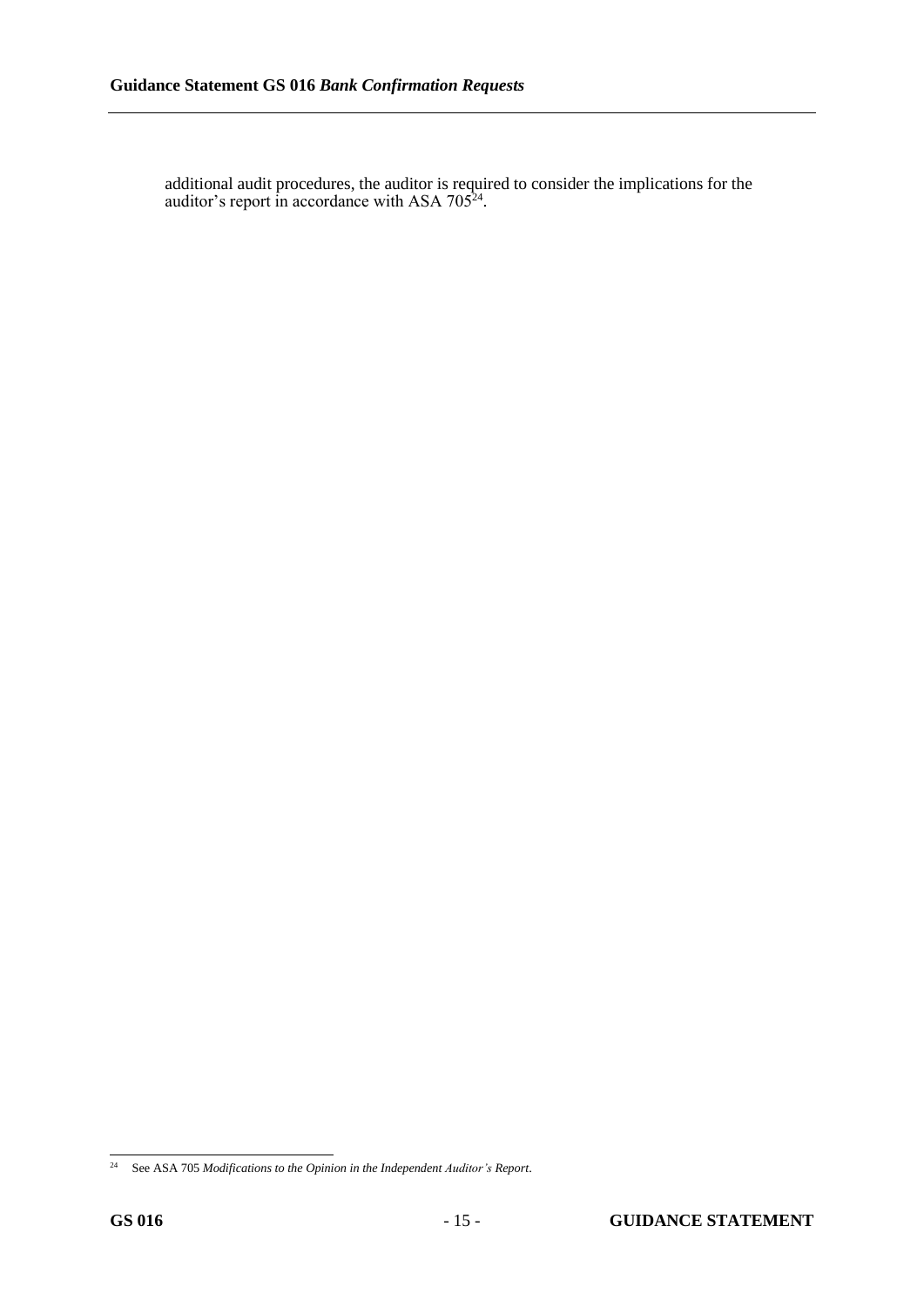# **Appendix 1 Bank Confirmation – Audit Request (General)**

(Ref: Para. 40a)

### **Instructions**

#### **Auditor**

- (a) Complete all known details in the shaded areas of this form before forwarding to the bank, including all known account names and the corresponding BSB and account numbers.
- (b) If the space provided on the form is inadequate, attach a separate request giving full details of the information required.

#### **Bank**

- (a) Confirm that the details provided in the shaded areas are correct as at the confirmation date shown below, and highlight any variation/s. Also add any relevant information that may have been omitted by the customer/auditor.
- (b) Complete the unshaded areas in sections 1-10.
- (c) Sign the completed form and return the original direct to the auditor, and a duplicate to the customer, in the stamped addressed envelopes provided. A copy may be retained by the bank.

| Bank (Name & Address) | Customer/Entity (Name & Address)                                                            |
|-----------------------|---------------------------------------------------------------------------------------------|
|                       |                                                                                             |
|                       | "Entity" includes companies, companies in a parent-subsidiary relationship, joint ventures, |
|                       | partnerships, trusts, and unincorporated associations.                                      |
|                       |                                                                                             |

| Auditor (Name & Address)           | Confirmation Date (DD/MM/YYYY)             |                       |
|------------------------------------|--------------------------------------------|-----------------------|
| Contact Name:                      | Authority to Disclose Information attached | Yes/No                |
| Telephone Number:<br>Fax Number:   | Third Party Authority attached             | Yes/No/Not applicable |
| Email Address:                     |                                            |                       |
| Date of Audit Request (DD/MM/YYYY) | Request for Acknowledgement attached       | Yes/No                |

#### **1. CREDIT ACCOUNT BALANCES**

Provide details of all account balances in favour of the bank customer as at the confirmation date, in respect of current accounts, interest bearing deposits, foreign currency accounts, convertible certificates of deposit, money market deposits, cash management trusts and any other credit balances. Provide details for the accounts listed below and for any other accounts not listed.

Provide details of any account or balance that is subject to any restriction(s) whatsoever and indicate the nature and extent of the restriction, e.g. garnishee order.

| <b>Account Name</b>                                                              | <b>BSB</b> Number | <b>Account Number</b> | Currency                        | Balance |
|----------------------------------------------------------------------------------|-------------------|-----------------------|---------------------------------|---------|
| Auditor/customer to complete known details in shaded areas                       |                   |                       | Bank to complete unshaded areas |         |
|                                                                                  |                   |                       |                                 |         |
|                                                                                  |                   |                       |                                 |         |
| Bank to provide information on other accounts not identified by auditor/customer |                   |                       |                                 |         |
|                                                                                  |                   |                       |                                 |         |
|                                                                                  |                   |                       |                                 |         |
|                                                                                  |                   |                       |                                 |         |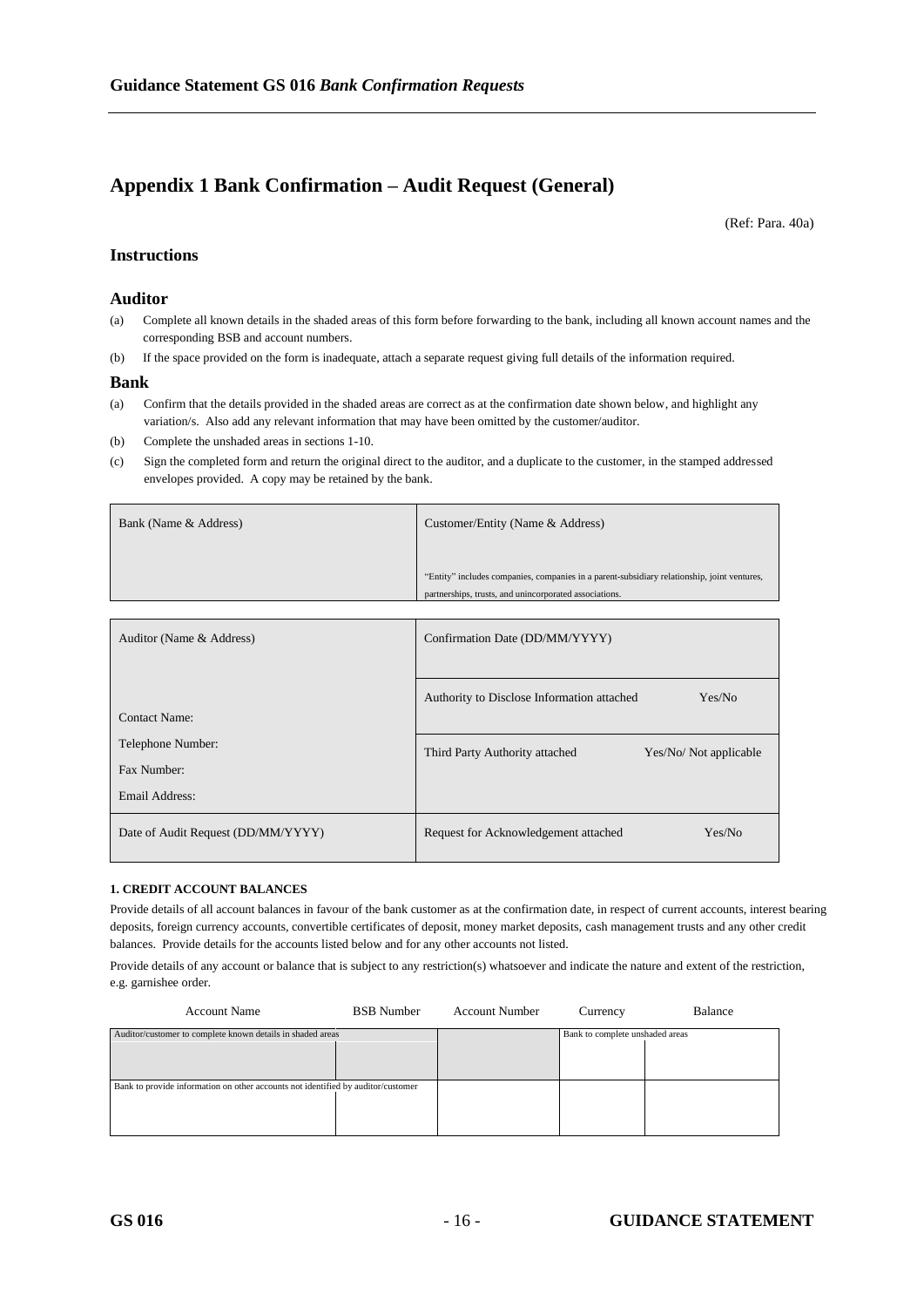#### **2. DEBIT ACCOUNT BALANCES**

Provide details of all account balances owed to the bank by the bank customer as at the confirmation date, in respect of overdraft accounts, bank loans, term loans, credit cards and any other debit balances.

Provide details of any account or balance that is subject to any restriction(s) whatsoever and indicate the nature and extent of the restriction, e.g. garnishee order.

| Account Name                                                                     | <b>BSB</b> Number | <b>Account Number</b> | Currency                        | <b>Balance</b> |
|----------------------------------------------------------------------------------|-------------------|-----------------------|---------------------------------|----------------|
| Auditor/customer to complete known details in shaded areas                       |                   |                       | Bank to complete unshaded areas |                |
| Bank to provide information on other accounts not identified by auditor/customer |                   |                       |                                 |                |

#### **3. PROMISSORY NOTES/BILLS OF EXCHANGE HELD FOR COLLECTION ON BEHALF OF THE CUSTOMER** (Bank to complete)

| Maker/Acceptor | Due Date | Balance |
|----------------|----------|---------|
|                |          |         |
|                |          |         |

#### **4. CUSTOMER'S OTHER LIABILITIES TO THE BANK** (Bank to complete)

Provide details of the following as at the confirmation date:

(a) Acceptances, bills discounted with recourse to the customer or any subsidiary or related party of the customer, endorsed drafts/notes, forward exchange contracts, letters of credit, liability in respect of shipping documents where customer's account not yet debited.

(b) Bonds, guarantees, indemnities or other undertakings given to the bank by the customer in favour of third parties (including separately any such items in favour of any subsidiary or related party of the customer). Give details of the parties in favour of whom guarantees or undertakings have been given, whether such guarantees or undertakings are written or oral and their nature.

- (c) Bonds guarantees, indemnities or other undertakings given by you, on your customer's behalf, stating whether there is recourse to your customer and/or any other related entity.
- (d) Other liabilities—give details.

| Nature of Liability | Terms of Liability | Currency | Name of Beneficiary | Balance |
|---------------------|--------------------|----------|---------------------|---------|
|                     |                    |          |                     |         |

#### **5. ITEMS HELD AS SECURITY FOR CUSTOMER'S LIABILITIES TO THE BANK** (Bank to complete)

With respect to items held as security for customer's liabilities to the bank indicate whether the security:

- (a) relates to particular borrowings or liabilities to the bank and whether it is lodged in the customer's name or by a third party. (If lodged by a third party, that party's authority to disclose details must be attached).
- (b) is formally charged (provide details of date, ownership and type of charge);
- (c) supports facilities granted by the bank to the customer or to another party.
- (d) is limited in amount or to a specific borrowing or, if to your knowledge, there is a prior, equal or subordinate charge;

Provide details of any arrangements for set-off of balances or compensating balances e.g., back to back loans. Include details of date, type of document and account covered, any acknowledgement of set-off, whether given by specific letter of set-off or incorporated in some other document;

Provide details of any negative pledge arrangements that exist.

Provide details here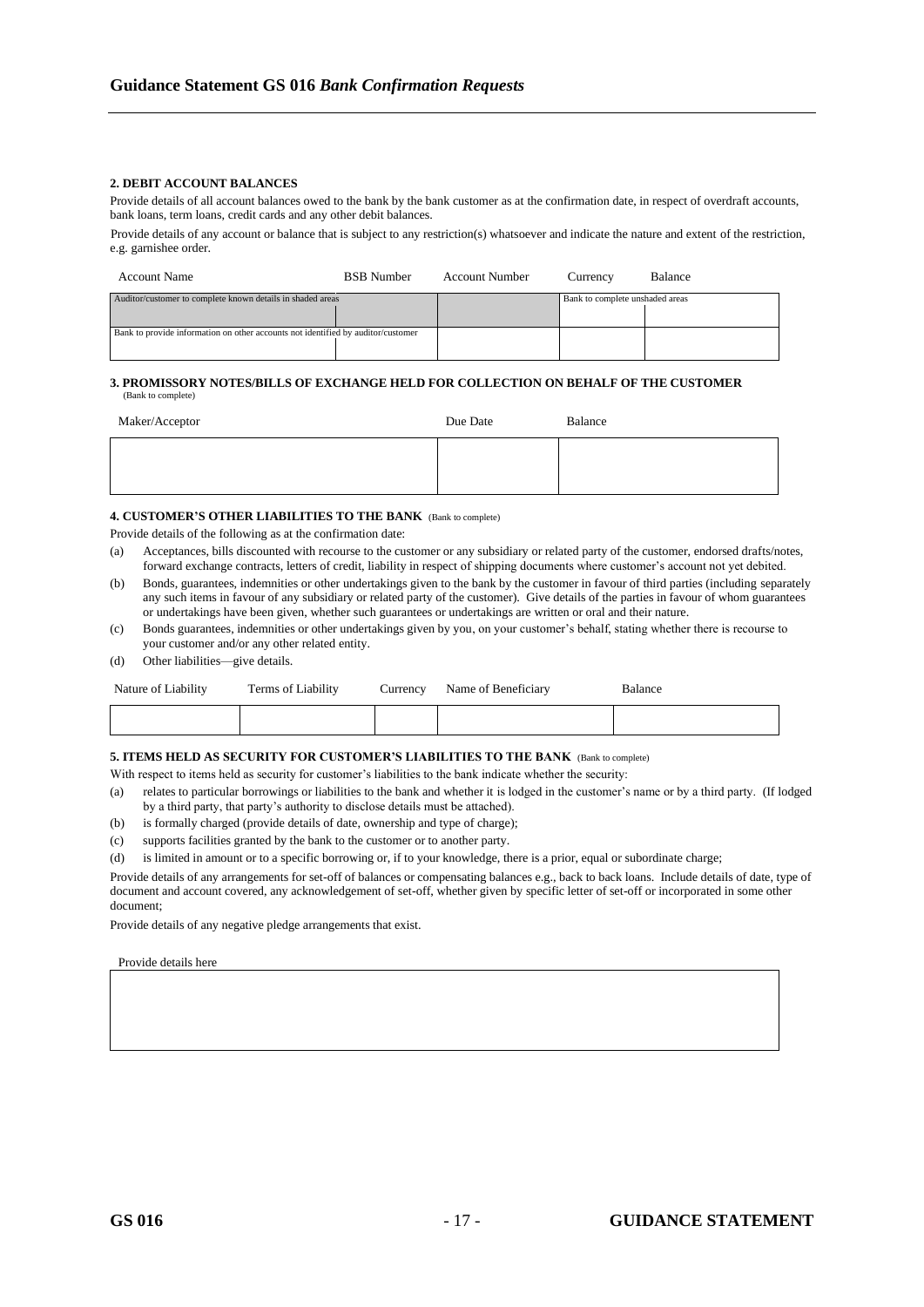#### **6. LEASES** (Bank to complete)

Provide details of all known finance leasing commitments

| Leased Item | Restrictions/<br>Special<br>Arrangements | Lease Term | Currency | Implicit<br>Interest<br>Rate | <b>Repayment Terms</b> | Balance |
|-------------|------------------------------------------|------------|----------|------------------------------|------------------------|---------|
|             |                                          |            |          |                              |                        |         |

#### **7. ACCOUNTS OPENED/CLOSED** (Bank to complete)

List details of any accounts opened or closed during the twelve months prior to confirmation date.

| <b>Account Name</b> | <b>BSB</b> Number | Account Number | Open or Closed? | Date opened/closed |
|---------------------|-------------------|----------------|-----------------|--------------------|
|                     |                   |                |                 |                    |

#### **8. UNUSED LIMITS/FACILITIES** (Bank to complete)

Please confirm details of all available unused limits/facilities at confirmation date.

| <b>Types of Facility</b> | <b>Facility Limit</b> | Unused Limit | Terms of Facility Use |
|--------------------------|-----------------------|--------------|-----------------------|
|                          |                       |              |                       |

#### **9. DEFAULTS AND BREACHES** (Bank to complete)

With reference to the customer's accounts with the bank, provide details of any defaults or breaches during the period and full details of such defaults and breaches. Include details, for example, of:

(a) loans payable in default at the confirmation date and whether they have since been re-negotiated, and

(b) bank covenants breached during the twelve months up to the confirmation date and whether the breach was remedied.

Provide details here

#### **10. OTHER INFORMATION**

Please confirm (see shaded area below) and/or provide any other details (unshaded area below) relating to any financial relationships not dealt with under sections to 1-9 above.

Auditor/customer to complete known details in shaded area

Bank to provide other information not identified by customer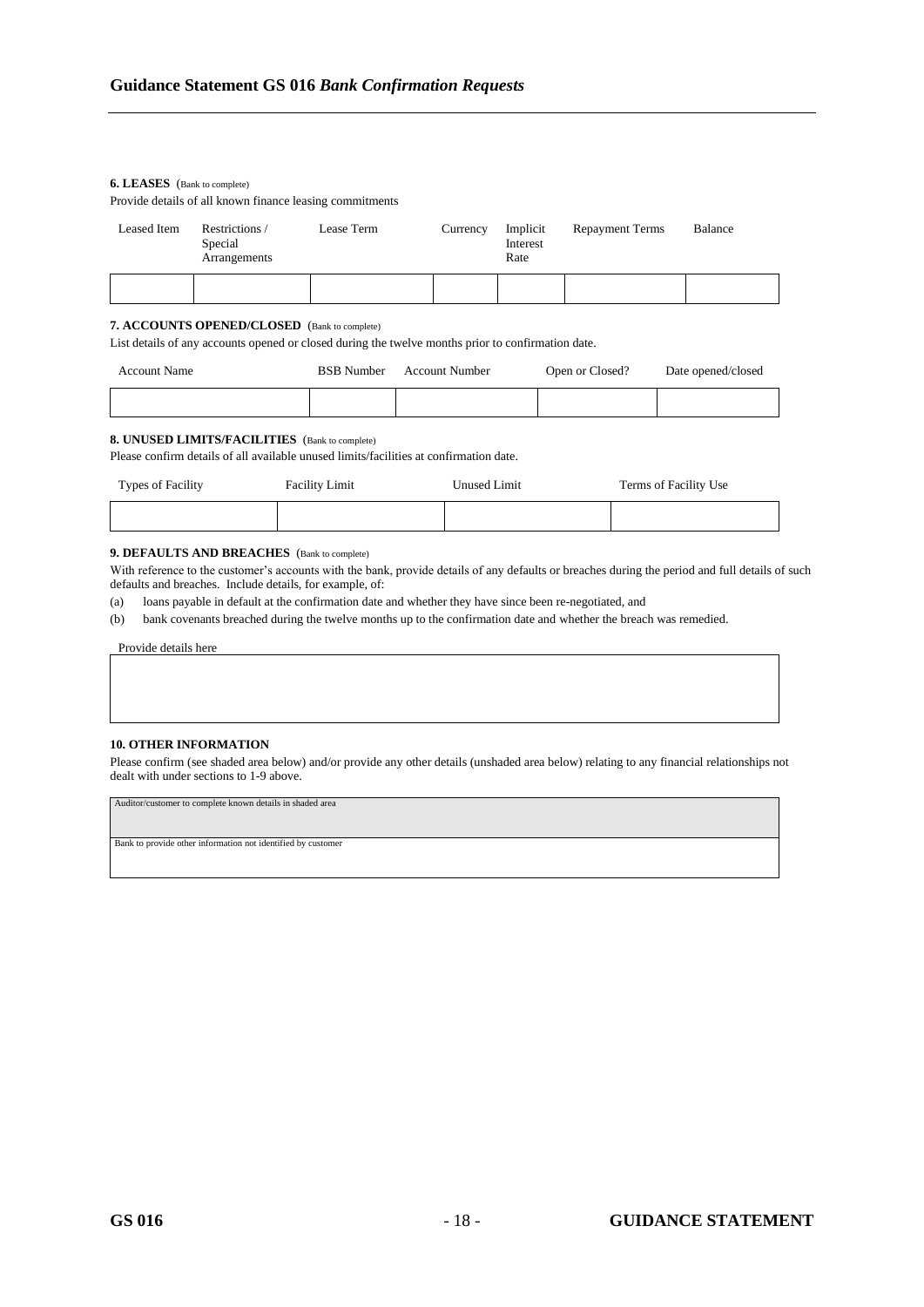### 11. BANK AUTHORISATION (Bank to complete)

This certificate has been completed from our records at …………………………………………………………..(bank details).

The Bank and its staff are unable to warrant the correctness of that information and accordingly hereby disclaim all liability in respect of the same. The information contained herein is confidential and provided for private use in confirmation of our customer accounts for audit purposes only. It may not be used for any other purpose or by any other persons. In particular this is not a credit reference.

| <b>AUTHORISED BY:</b> | Other authorisation details (where applicable) |
|-----------------------|------------------------------------------------|
| Signature:            |                                                |
| Name (print name)     |                                                |
| Title                 |                                                |
| Telephone Number      |                                                |
| Email Address         |                                                |
| Date Completed        |                                                |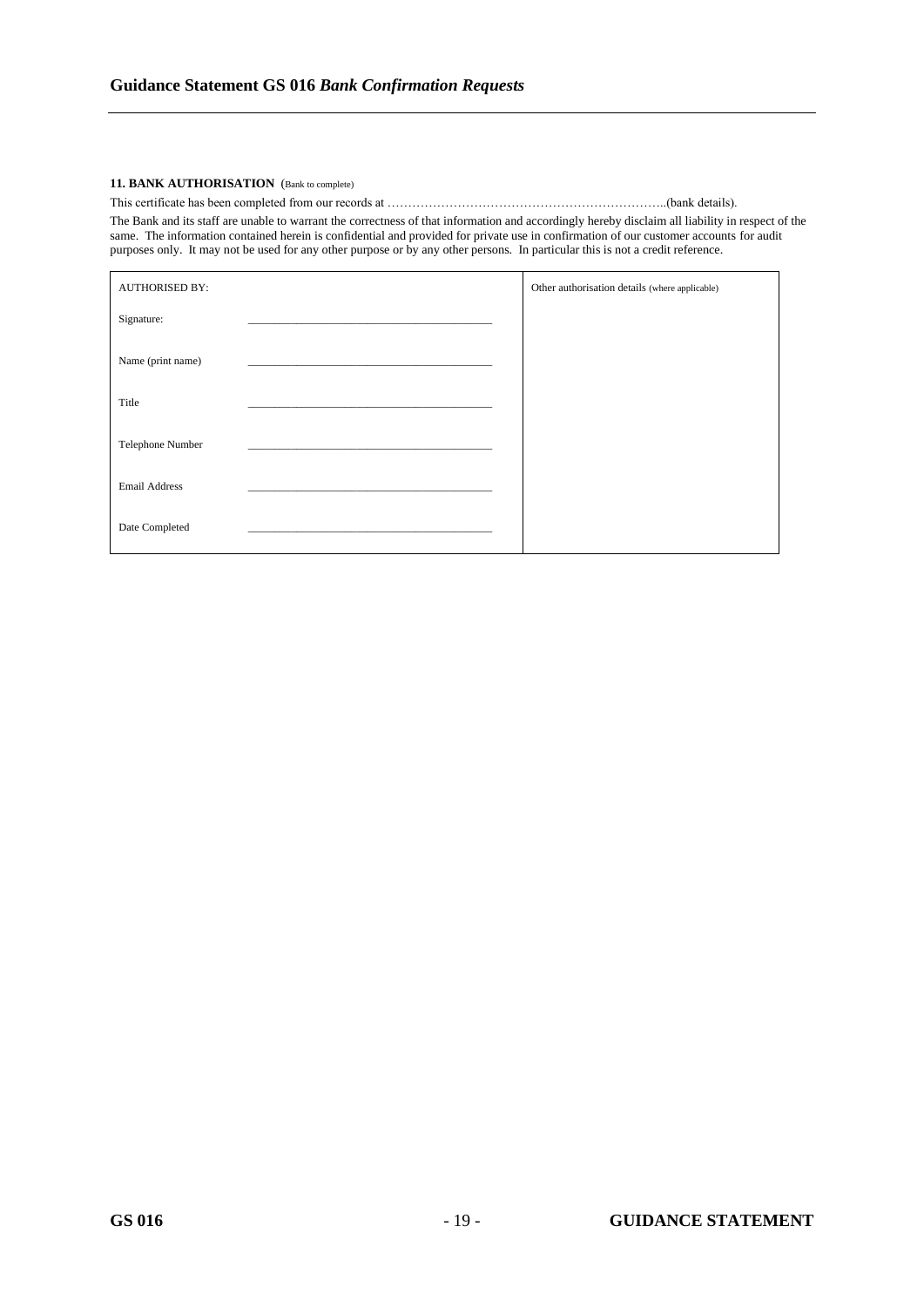# **Appendix 2 Bank Confirmation – Audit Request (Treasury and Other Operations)**

(Ref: Para. 40b)

### **Instructions**

### **Auditor**

- (a) Complete all known details in the shaded areas of this form before forwarding to the bank, including all known account names and the corresponding account numbers.
- (b) If the space provided on the form is inadequate, attach a separate request giving the full details of the information required.

#### **Bank**

- (a) Confirm that the details provided in the shaded areas are correct as at the confirmation date shown below, and highlight any variation/s. Also add any relevant information that may have been omitted by the customer/auditor.
- (b) Complete the unshaded areas in sections 1-9.
- (d) Sign the completed form and return the original direct to the auditor, and a duplicate to the customer, in the stamped addressed envelopes provided. A copy may be retained by the bank.

| Bank (Name & Address) | Customer/Entity (Name & Address)                                                            |
|-----------------------|---------------------------------------------------------------------------------------------|
|                       | "Entity" includes companies, companies in a parent-subsidiary relationship, joint ventures, |
|                       | partnerships, trusts, and unincorporated associations.                                      |

| Auditor (Name & Address)                  | Confirmation Date (DD/MM/YYYY)             |                       |
|-------------------------------------------|--------------------------------------------|-----------------------|
| <b>Contact Name:</b><br>Telephone Number: | Authority to Disclose Information attached | Yes/No                |
| Fax Number:<br>Email Address:             | Third Party Authority attached             | Yes/No/Not applicable |
| Date of Audit Request (DD/MM/YYYY)        | Request for Acknowledgement attached       | Yes/No                |

#### **1. BALANCES OF ACCOUNTS (DEPOSIT& ADVANCES), SECURITIES HELD**

- (a) Please confirm details of all account balances as at the confirmation date.
- (b) Include details of: nostro accounts, vostro accounts, current accounts, interest bearing deposits, foreign currency accounts, convertible certificates of deposit, money market deposits, etc. Confirm details of any securities held for payment, e.g., Promissory Notes.
- (c) Confirm details of direct liabilities (bank & term loans etc), indicating the collateral lodged by the customer in respect to each outstanding loan. Details of repayment terms should also be confirmed.

| Account<br>Name              | Account<br>Number | Balance<br>DR/CR                                                                 | Currency | <b>Interest Rate</b> | Interest<br>Accrued | Date Paid | Other<br>Charges | Maturity<br>Date | Collateral<br>Lodged |
|------------------------------|-------------------|----------------------------------------------------------------------------------|----------|----------------------|---------------------|-----------|------------------|------------------|----------------------|
| Auditor/customer to complete |                   | Bank to complete unshaded areas                                                  |          |                      |                     |           |                  |                  |                      |
|                              |                   |                                                                                  |          |                      |                     |           |                  |                  |                      |
|                              |                   |                                                                                  |          |                      |                     |           |                  |                  |                      |
|                              |                   | Bank to provide information on other accounts not identified by auditor/customer |          |                      |                     |           |                  |                  |                      |
|                              |                   |                                                                                  |          |                      |                     |           |                  |                  |                      |
|                              |                   |                                                                                  |          |                      |                     |           |                  |                  |                      |
|                              |                   |                                                                                  |          |                      |                     |           |                  |                  |                      |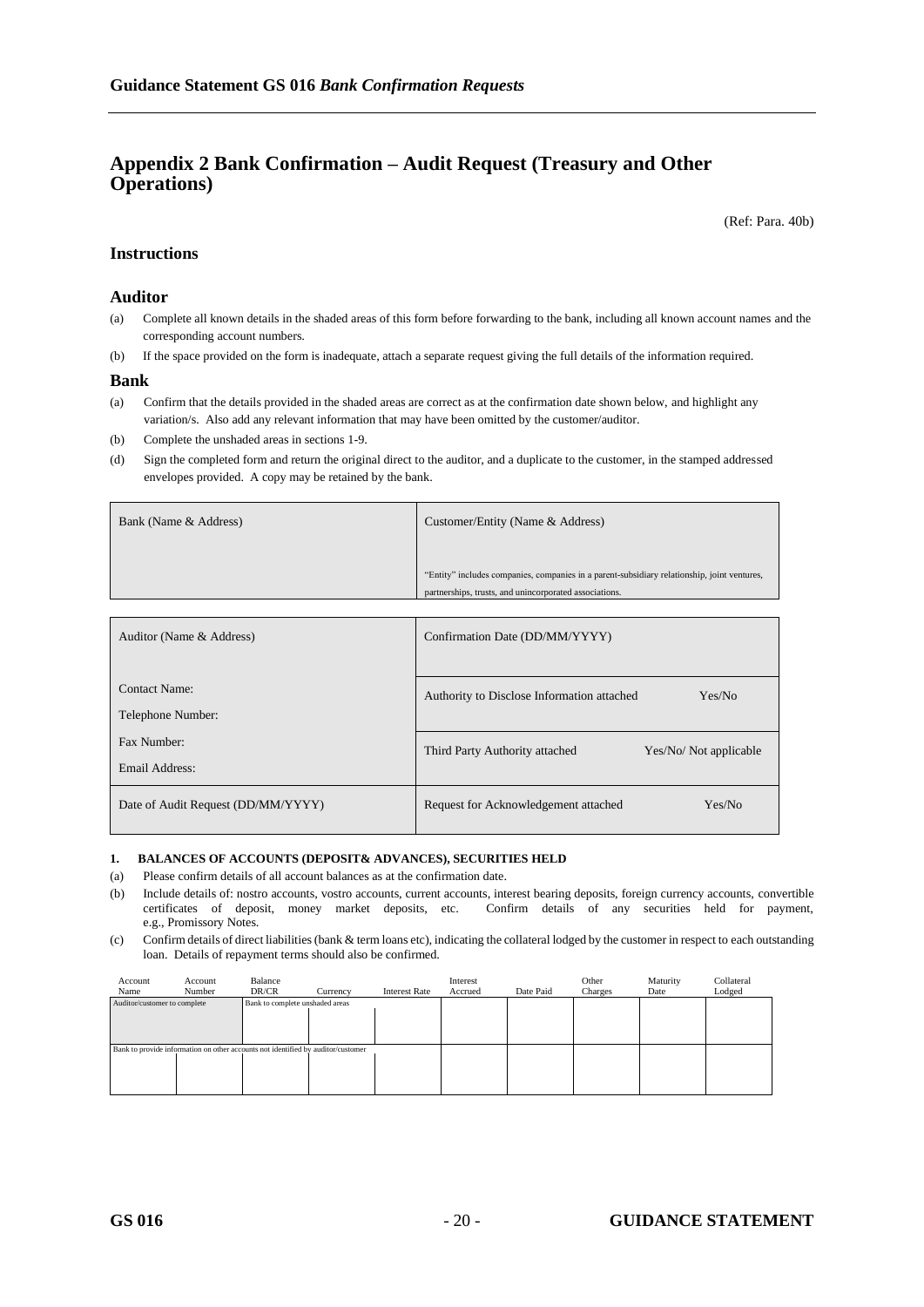#### **2. FORWARD RATE AGREEMENTS (FRAs)** (Bank to complete)

Please confirm details of all outstanding forward rate agreement contracts at the confirmation date.

| Name and Number of<br>contract | <b>Start Date</b> | Period of Contract<br>Maturity Date | Notional Principal<br>Amount | Currency | Contract/<br><b>Hedge Rate</b> | Fixed/<br>Floating | Contract Borrower/<br><b>Contract Lender</b> |
|--------------------------------|-------------------|-------------------------------------|------------------------------|----------|--------------------------------|--------------------|----------------------------------------------|
|                                |                   |                                     |                              |          |                                |                    |                                              |
|                                |                   |                                     |                              |          |                                |                    |                                              |
|                                |                   |                                     |                              |          |                                |                    |                                              |

#### **3. FOREIGN EXCHANGE CONTRACTS** (Bank to complete)

Please confirm details of all outstanding foreign exchange contracts at the confirmation date. Obligations to purchase/sell currency should be confirmed in terms of the bank's indebtedness.

| Purchase<br>Currency | Amount | Sell<br>Currency | Amount | <b>Exchange Rate</b> | Deal<br>Date | Maturity<br>Date |
|----------------------|--------|------------------|--------|----------------------|--------------|------------------|
|                      |        |                  |        |                      |              |                  |
|                      |        |                  |        |                      |              |                  |

#### **4. SINGLE CURRENCY INTEREST RATE SWAPS** (Bank to complete)

Please confirm details of outstanding single currency interest rate swaps.

|                   |          | Notional  |          |          | Receive   |          |          |          | Pay       |          |           |
|-------------------|----------|-----------|----------|----------|-----------|----------|----------|----------|-----------|----------|-----------|
|                   | Maturity | Principal |          | Fixed/   | Payment   | Interest | Last     | Fixed/   | Payment   | Interest | Last Paid |
| <b>Start Date</b> | Date     | Amount    | Currency | Floating | Frequency | Rate     | Received | Floating | Frequency | Rate     |           |
|                   |          |           |          |          |           |          |          |          |           |          |           |
|                   |          |           |          |          |           |          |          |          |           |          |           |
|                   |          |           |          |          |           |          |          |          |           |          |           |
|                   |          |           |          |          |           |          |          |          |           |          |           |
|                   |          |           |          |          |           |          |          |          |           |          |           |
|                   |          |           |          |          |           |          |          |          |           |          |           |

#### **5. CROSS CURRENCY INTEREST RATE SWAPS** (Bank to complete)

Please confirm details of outstanding cross-currency interest rate swaps.

|                   |                  |                                 | Received/Purchase Currency |                      |                  |                  |                                 |          | Pav/Sell Currency    |                  |           |
|-------------------|------------------|---------------------------------|----------------------------|----------------------|------------------|------------------|---------------------------------|----------|----------------------|------------------|-----------|
| <b>Start Date</b> | Maturity<br>Date | Notional<br>Principal<br>Amount | Currencv                   | Payment<br>Frequency | Interest<br>Rate | Last<br>Received | Notional<br>Principal<br>Amount | Currency | Payment<br>Frequency | Interest<br>Rate | Last Paid |
|                   |                  |                                 |                            |                      |                  |                  |                                 |          |                      |                  |           |
|                   |                  |                                 |                            |                      |                  |                  |                                 |          |                      |                  |           |

#### **6. OPTIONS CONTRACTS (e.g., INTEREST, CURRENCY AND COMMODITIES)** (Bank to complete)

Please confirm details listed of outstanding options contracts as at the confirmation date. Indicate the nature of each option contract e.g., Interest Rate Options (cap, collar etc).

| Nature of Option<br>Contract | Option Type<br>American/<br>European | Premium | Strike<br>Price | Currency | <b>Expiry Date</b> | Put/Call<br>Option | Buv/Sell | Contracts<br>Outstanding (No.) |
|------------------------------|--------------------------------------|---------|-----------------|----------|--------------------|--------------------|----------|--------------------------------|
|                              |                                      |         |                 |          |                    |                    |          |                                |
|                              |                                      |         |                 |          |                    |                    |          |                                |
|                              |                                      |         |                 |          |                    |                    |          |                                |
|                              |                                      |         |                 |          |                    |                    |          |                                |
|                              |                                      |         |                 |          |                    |                    |          |                                |

#### **7. TREASURY FUTURES CONTRACTS** (Bank to complete)

Please confirm details listed of outstanding Treasury Futures Contracts e.g., BABs, Bonds.

| <b>Type of Futures Contract</b> | Value Month | Number of Contracts | Funds on Deposit<br>& Margin Calls | Long/Short | Contracted<br>Sales Price |
|---------------------------------|-------------|---------------------|------------------------------------|------------|---------------------------|
|                                 |             |                     |                                    |            |                           |
|                                 |             |                     |                                    |            |                           |
|                                 |             |                     |                                    |            |                           |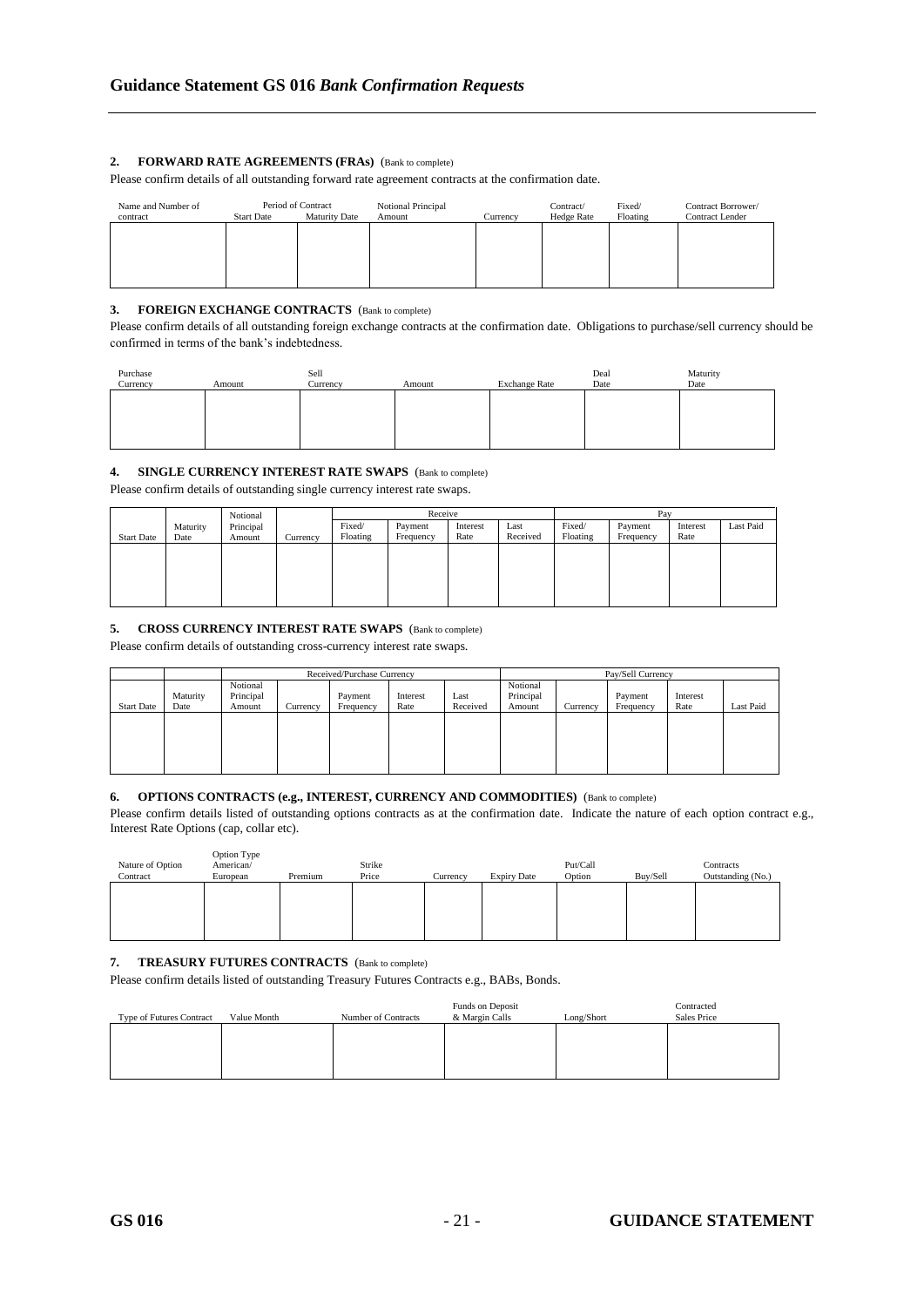#### 8. NETTING (OFFSET) ARRANGEMENTS (Bank to complete)

Please confirm the details of any arrangements for offset of compensating balances e.g., back to back loans. Give particulars of any acknowledgement of offset, whether given by specific letter of offset or incorporated in some other document (i.e., date, type of document and accounts covered).

| Item Subject to Netting Arrangements | <b>Conditions of Netting</b> |
|--------------------------------------|------------------------------|
|                                      |                              |
|                                      |                              |
|                                      |                              |
|                                      |                              |

### 9. OTHER CONTRACTUAL ARRANGEMENTS (Bank to complete)

Provide details of any other contractual arrangement(s) between the customer and the bank e.g., forward bank bills/bonds, repurchase agreements, transactions packaged as a unique product for the customer, bullion contracts, commodity contracts, swap arrangements (near and far dates), credit derivatives including collateralised debt obligations (CDOs), and others (indicate their nature).

| Nature of<br>Contract | Deal<br>Date | Maturity<br>Date | Value<br>Date | Face<br>Value | Consideration | Coupon |
|-----------------------|--------------|------------------|---------------|---------------|---------------|--------|
|                       |              |                  |               |               |               |        |
|                       |              |                  |               |               |               |        |

#### 10. BANK AUTHORISATION (Bank to complete)

This certificate has been completed from our records at …………………………………………………………..(bank details).

The Bank and its staff are unable to warrant the correctness of that information and accordingly hereby disclaim all liability in respect of the same. The information contained herein is confidential and provided for private use in confirmation of our customer accounts for audit purposes only. It may not be used for any other purpose or by any other persons. In particular this is not a credit reference.

| <b>AUTHORISED BY:</b> | Other authorisation details (where applicable) |
|-----------------------|------------------------------------------------|
| Signature:            |                                                |
| Name (print name)     |                                                |
| Title                 |                                                |
| Telephone Number      |                                                |
| <b>Email Address</b>  |                                                |
| Date Completed        |                                                |